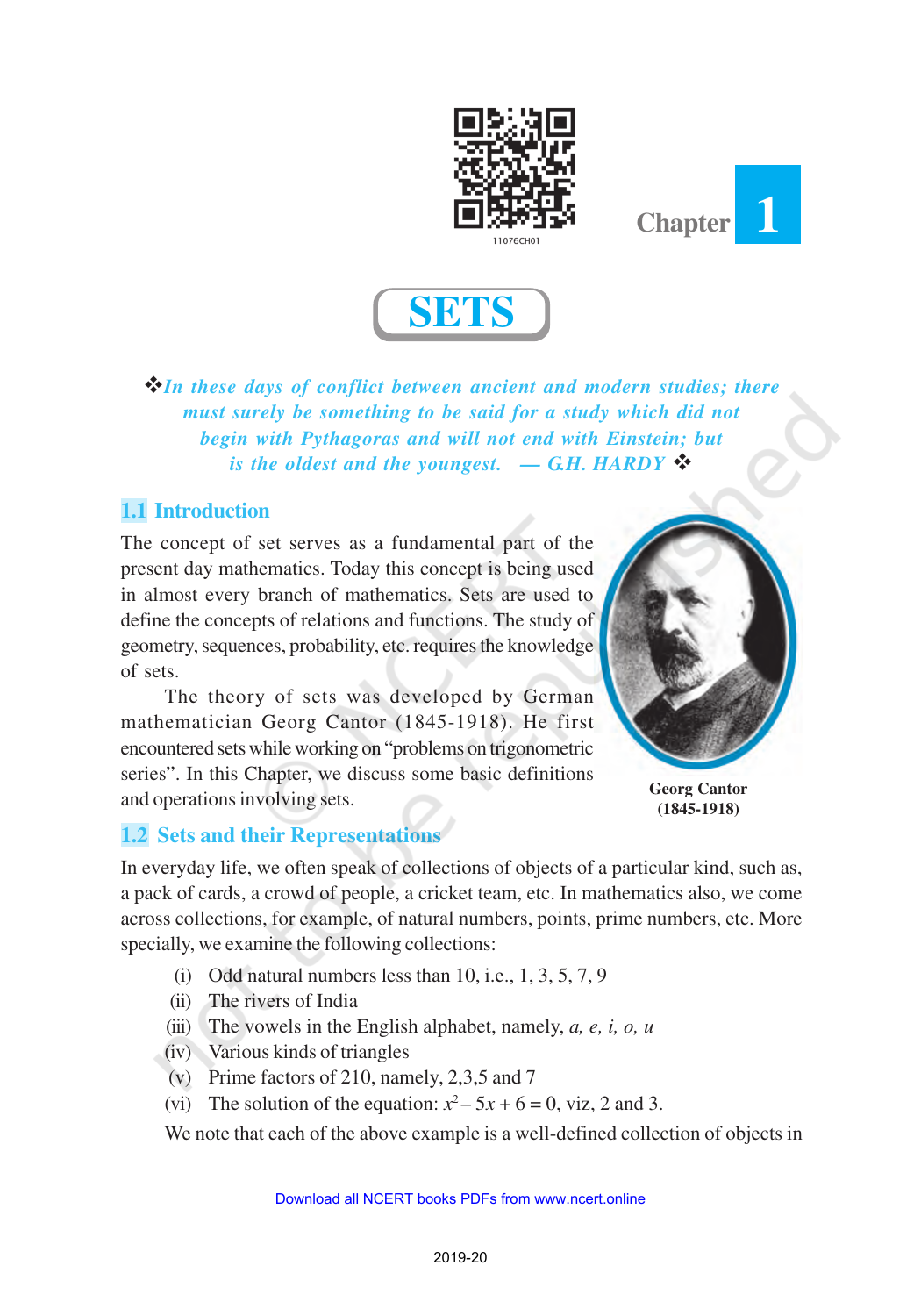the sense that we can definitely decide whether a given particular object belongs to a given collection or not. For example, we can say that the river Nile does not belong to the collection of rivers of India. On the other hand, the river Ganga does belong to this colleciton.

We give below a few more examples of sets used particularly in mathematics, viz.

- **N :** the set of all natural numbers
- **Z :** the set of all integers
- **Q :** the set of all rational numbers
- **R :** the set of real numbers
- **Z + :** the set of positive integers
- **Q<sup>+</sup> :** the set of positive rational numbers, and

**R<sup>+</sup> :** the set of positive real numbers.

The symbols for the special sets given above will be referred to throughout this text.

Again the collection of five most renowned mathematicians of the world is not well-defined, because the criterion for determining a mathematician as most renowned may vary from person to person. Thus, it is not a well-defined collection.

We shall say that *a set is a well-defined collection of objects.*

The following points may be noted :

- (i) Objects, elements and members of a set are synonymous terms.
- (ii) Sets are usually denoted by capital letters A, B, C, X, Y, Z, etc.
- (iii) The elements of a set are represented by small letters *a, b, c, x, y, z,* etc.

If *a* is an element of a set A, we say that " *a* belongs to A" the Greek symbol  $\in$ (epsilon) is used to denote the phrase '*belongs to*'. Thus, we write  $a \in A$ . If '*b*' is not an element of a set A, we write  $b \notin A$  and read "*b* does not belong to A".

Thus, in the set V of vowels in the English alphabet,  $a \in V$  but  $b \notin V$ . In the set P of prime factors of 30,  $3 \in$  P but  $15 \notin$  P.

There are two methods of representing a set :

- (i) Roster or tabular form
- (ii) Set-builder form.
- (i) In roster form, all the elements of a set are listed, the elements are being separated by commas and are enclosed within braces  $\{\ \}$ . For example, the set of all even positive integers less than 7 is described in roster form as {2, 4, 6}. Some more examples of representing a set in roster form are given below :
	- (a) The set of all natural numbers which divide  $42$  is  $\{1, 2, 3, 6, 7, 14, 21, 42\}$ .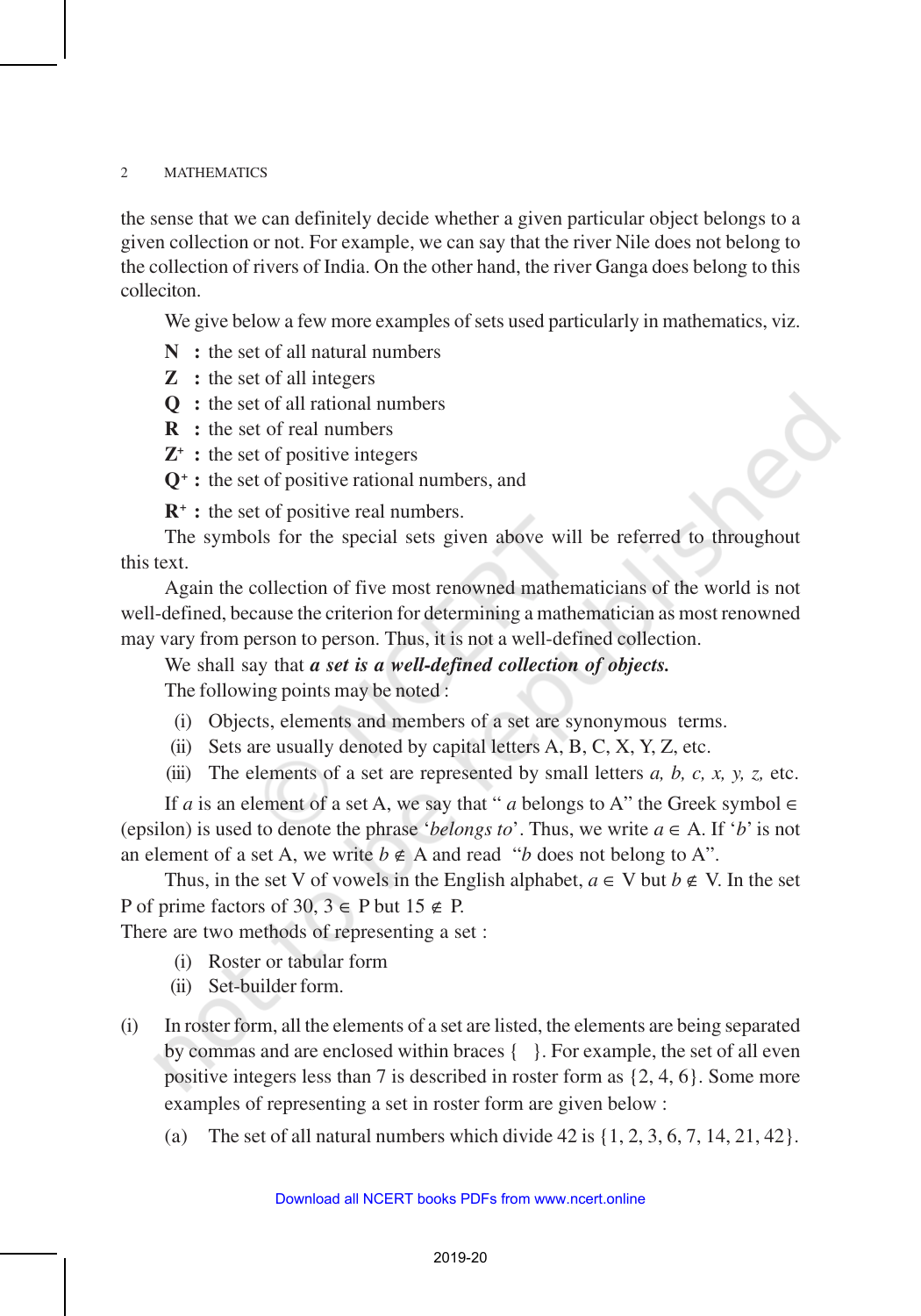A**Note** In roster form, the order in which the elements are listed is immaterial. Thus, the above set can also be represented as  $\{1, 3, 7, 21, 2, 6, 14, 42\}$ .

- (b) The set of all vowels in the English alphabet is {*a, e, i, o, u*}.
- (c) The set of odd natural numbers is represented by  $\{1, 3, 5, \ldots\}$ . The dots tell us that the list of odd numbers continue indefinitely.

**AND IT MOVE IT MOVE IT MOVE OF THE VEHICLE SET IT FOR THE INCOLLET THE INCOLLET THE INCOLLET THE INCOLLET THE INCOLLET THE INCOLLET THE INCOLLET THE INCOLLET THE INCOLLET THE INCOLLET THE INCOLLET THE INCOLLET THE INCOLLE** generally repeated, i.e., all the elements are taken as distinct. For example, the set of letters forming the word 'SCHOOL' is { S, C, H, O, L} or {H, O, L, C, S}. Here, the order of listing elements has no relevance.

(ii) In set-builder form, all the elements of a set possess a single common property which is not possessed by any element outside the set. For example, in the set  ${a, e, i, o, u}$ , all the elements possess a common property, namely, each of them is a vowel in the English alphabet, and no other letter possess this property. Denoting this set by V, we write

 $V = \{x : x \text{ is a vowel in English alphabet}\}\$ 

It may be observed that we describe the element of the set by using a symbol *x* (any other symbol like the letters *y*, *z*, etc. could be used) which is followed by a colon " : ". After the sign of colon, we write the characteristic property possessed by the elements of the set and then enclose the whole description within braces. The above description of the set V is read as "the set of all  $x$  such that  $x$  is a vowel of the English alphabet". In this description the braces stand for "the set of all", the colon stands for "such that". For example, the set

A =  $\{x : x \text{ is a natural number and } 3 < x < 10\}$  is read as "the set of all *x* such that *x* is a natural number and *x* lies between 3 and 10." Hence, the numbers 4, 5, 6, 7, 8 and 9 are the elements of the set A.

If we denote the sets described in (*a*), (*b*) and (*c*) above in roster form by A, B, C, respectively, then A, B, C can also be represented in set-builder form as follows:

A=  $\{x : x$  is a natural number which divides 42 $\}$ 

 $B = \{y : y \text{ is a vowel in the English alphabet}\}\$ 

 $C = \{z : z \text{ is an odd natural number}\}\$ 

**Example 1** Write the solution set of the equation  $x^2 + x - 2 = 0$  in roster form.

**Solution** The given equation can be written as

 $(x - 1)$   $(x + 2) = 0$ , i. e.,  $x = 1, -2$ 

Therefore, the solution set of the given equation can be written in roster form as  $\{1, -2\}$ .

**Example 2** Write the set  $\{x : x \text{ is a positive integer and } x^2 < 40\}$  in the roster form.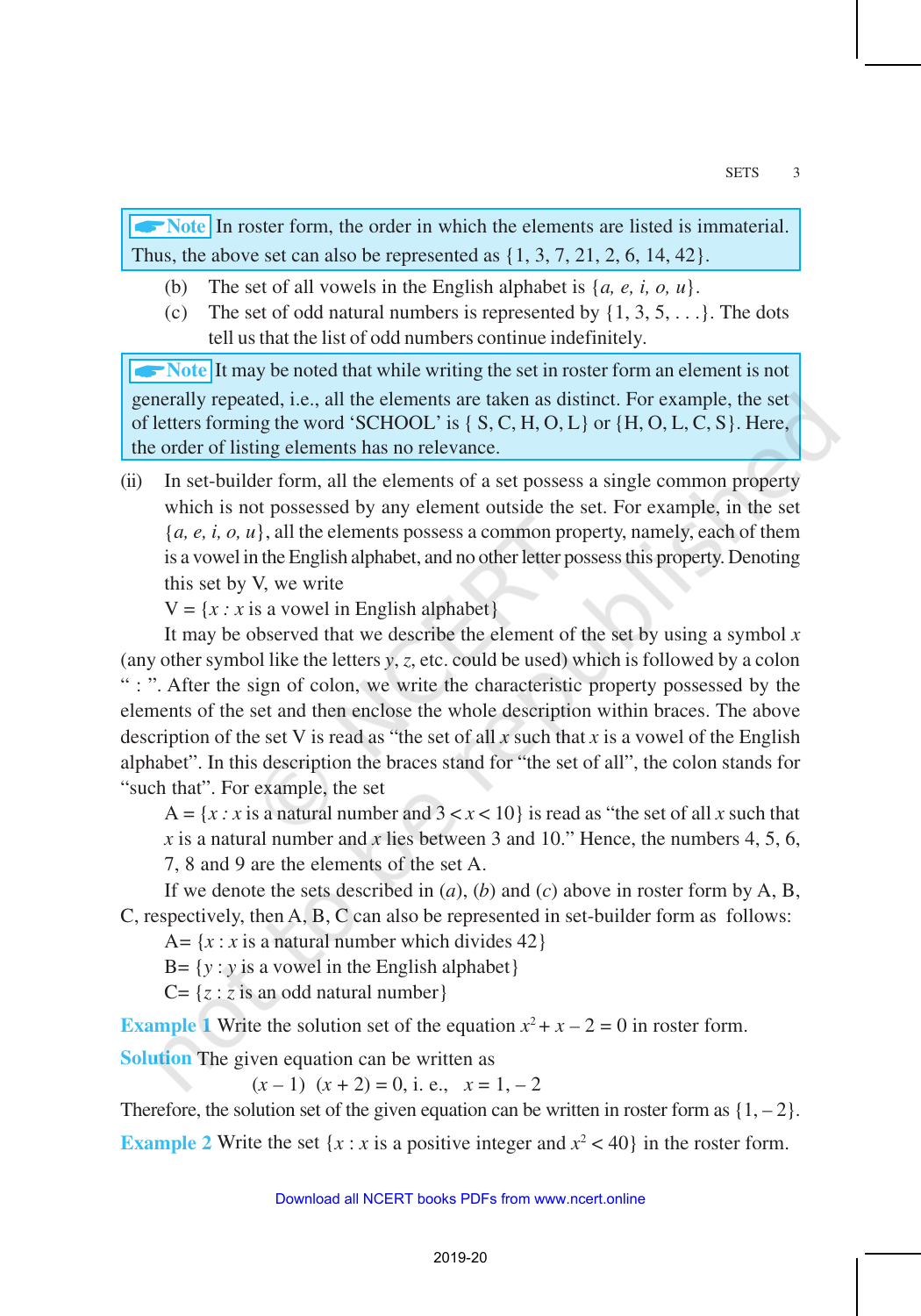**Solution** The required numbers are 1, 2, 3, 4, 5, 6. So, the given set in the roster form is {1, 2, 3, 4, 5, 6}.

**Example 3** Write the set  $A = \{1, 4, 9, 16, 25, \dots\}$  in set-builder form.

**Solution** We may write the set A as

 $A = \{x : x \text{ is the square of a natural number}\}\$ 

Alternatively, we can write

 $A = \{x : x = n^2, \text{ where } n \in \mathbb{N}\}\$ 

**Example 4** Write the set  $\{\frac{1}{2}, \frac{2}{3}, \frac{3}{4}, \frac{4}{5}, \frac{5}{6}, \frac{6}{7}\}$  $\frac{1}{2}$ ,  $\frac{2}{3}$ ,  $\frac{3}{4}$ ,  $\frac{3}{5}$ ,  $\frac{3}{6}$ ,  $\frac{5}{7}$  in the set-builder form.

**Solution** We see that each member in the given set has the numerator one less than the denominator. Also, the numerator begin from 1 and do not exceed 6. Hence, in the set-builder form the given set is

> where *n* is a natural number and  $1 \le n \le 6$ 1  $x : x = \frac{n}{n}$ , where *n* is a natural number and  $1 \leq n$ *n*  $\left\{x : x = \frac{n}{n+1}, \text{ where } n \text{ is a natural number and } 1 \leq n \leq 6\right\}$  $\begin{pmatrix} n+1 \\ n \end{pmatrix}$

**Example 5** Match each of the set on the left described in the roster form with the same set on the right described in the set-builder form :

(i)  $\{P, R, I, N, C, A, L\}$  (a)  $\{x : x \text{ is a positive integer and is a divisor of 18}\}$ (ii) { 0 } (b) { *x* : *x* is an integer and  $x^2 - 9 = 0$ } (iii)  $\{1, 2, 3, 6, 9, 18\}$  (c)  $\{x : x \text{ is an integer and } x + 1 = 1\}$ (iv)  $\{3, -3\}$  (d)  $\{x : x \text{ is a letter of the word PRINCIPAL}\}$ 

**Solution** Since in (d), there are 9 letters in the word PRINCIPAL and two letters P and I are repeated, so (i) matches (d). Similarly, (ii) matches (c) as  $x + 1 = 1$  implies  $x = 0$ . Also, 1, 2, 3, 6, 9, 18 are all divisors of 18 and so (iii) matches (a). Finally,  $x^2 - 9 = 0$ implies  $x = 3, -3$  and so (iv) matches (b).

# **EXERCISE 1.1**

- **1.** Which of the following are sets ? Justify your answer.
	- (i) The collection of all the months of a year beginning with the letter J.
	- (ii) The collection of ten most talented writers of India.
	- (iii) A team of eleven best-cricket batsmen of the world.
	- (iv) The collection of all boys in your class.
	- (v) The collection of all natural numbers less than 100.
	- (vi) A collection of novels written by the writer Munshi Prem Chand.
	- (vii) The collection of all even integers.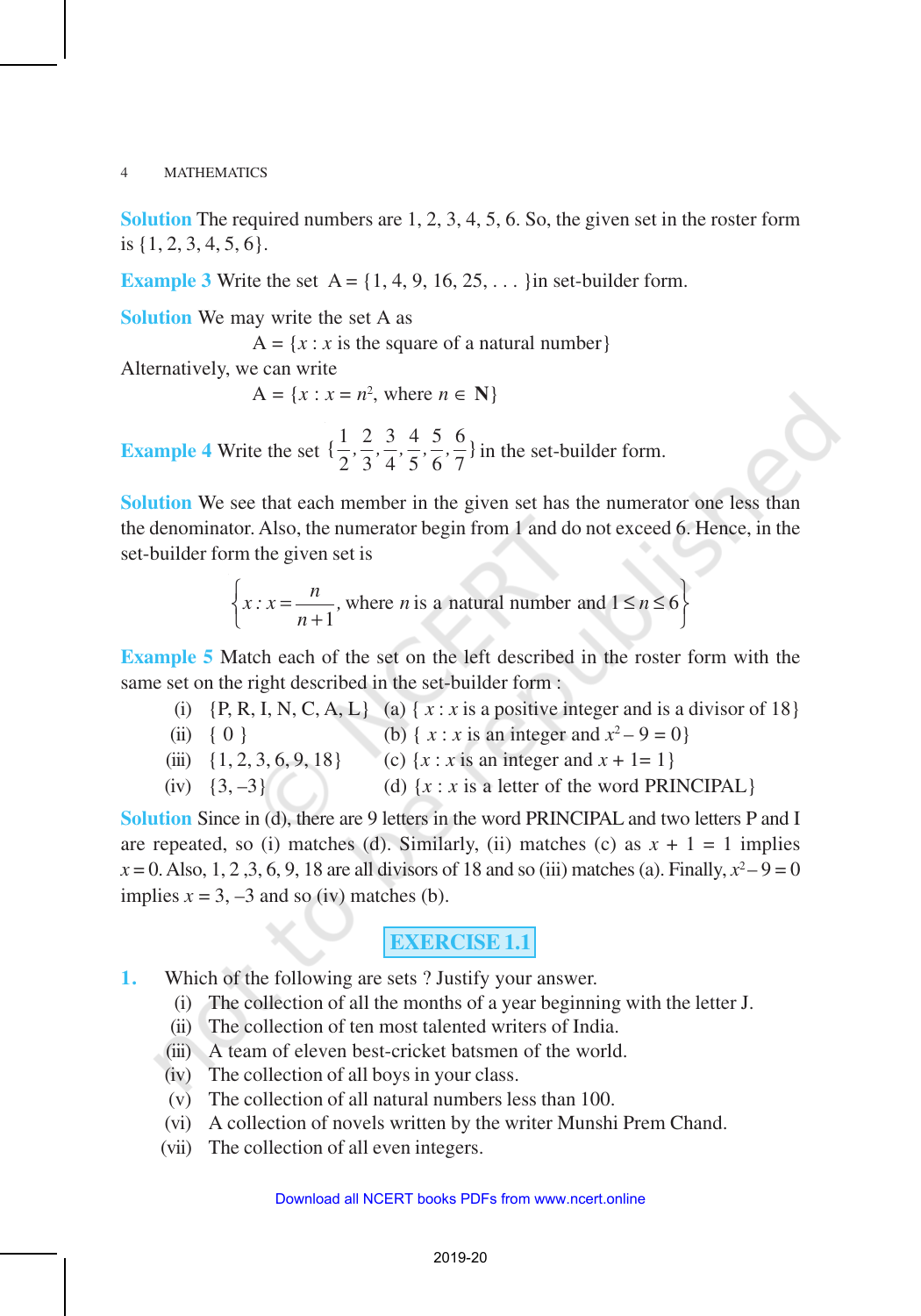- (viii) The collection of questions in this Chapter.
- (ix) A collection of most dangerous animals of the world.
- **2.** Let A = {1, 2, 3, 4, 5, 6}. Insert the appropriate symbol  $\in$  or  $\notin$  in the blank spaces:
	- (i)  $5...A$  (ii)  $8...A$  (iii)  $0...A$
	- (iv)  $4... A$  (v)  $2... A$  (vi)  $10... A$
- **3.** Write the following sets in roster form:
	- (i)  $A = \{x : x \text{ is an integer and } -3 \le x < 7\}$
	- (ii)  $B = \{x : x \text{ is a natural number less than 6}\}\$
	- (iii)  $C = \{x : x \text{ is a two-digit natural number such that the sum of its digits is 8}\}$
	- (iv)  $D = \{x : x \text{ is a prime number which is divisor of 60}\}\$
	- (v)  $E = The set of all letters in the word TRIGONOMETRY$
	- (vi)  $F =$ The set of all letters in the word BETTER
- **4.** Write the following sets in the set-builder form :
	- (i)  $(3, 6, 9, 12)$  (ii)  $\{2, 4, 8, 16, 32\}$  (iii)  $\{5, 25, 125, 625\}$
	- (iv)  $\{2, 4, 6, \ldots\}$  (v)  $\{1, 4, 9, \ldots, 100\}$
- **5.** List all the elements of the following sets :
	- (i)  $A = \{x : x \text{ is an odd natural number}\}\$
	- (ii)  $B = \{x : x \text{ is an integer, }$ 1  $-\frac{1}{2}$  < *x* <  $\frac{9}{2}$  $\frac{1}{2}$
	- (iii)  $C = \{x : x \text{ is an integer, } x^2 \le 4\}$
	- (iv)  $D = \{x : x \text{ is a letter in the word "LOYAL"}\}$
	- (v)  $E = \{x : x \text{ is a month of a year not having 31 days}\}$
	- (vi)  $F = \{x : x \text{ is a consonant in the English alphabet which precedes } k \}.$
- **6.** Match each of the set on the left in the roster form with the same set on the right described in set-builder form:
	- (i)  $\{1, 2, 3, 6\}$  (a)  $\{x : x \text{ is a prime number and a divisor of 6}\}$
	- (ii)  $\{2, 3\}$  (b)  $\{x : x \text{ is an odd natural number less than 10}\}$
	- (iii)  ${M, A, T, H, E, I, C, S}$  (c)  ${x : x$  is natural number and divisor of 6
	- (iv)  $\{1, 3, 5, 7, 9\}$  (d)  $\{x : x \text{ is a letter of the word MATHEMATICS}\}.$

# **1.3 The Empty Set**

Consider the set

 $A = \{ x : x \text{ is a student of Class XI presently studying in a school } \}$ 

We can go to the school and count the number of students presently studying in Class XI in the school. Thus, the set A contains a finite number of elements.

We now write another set B as follows: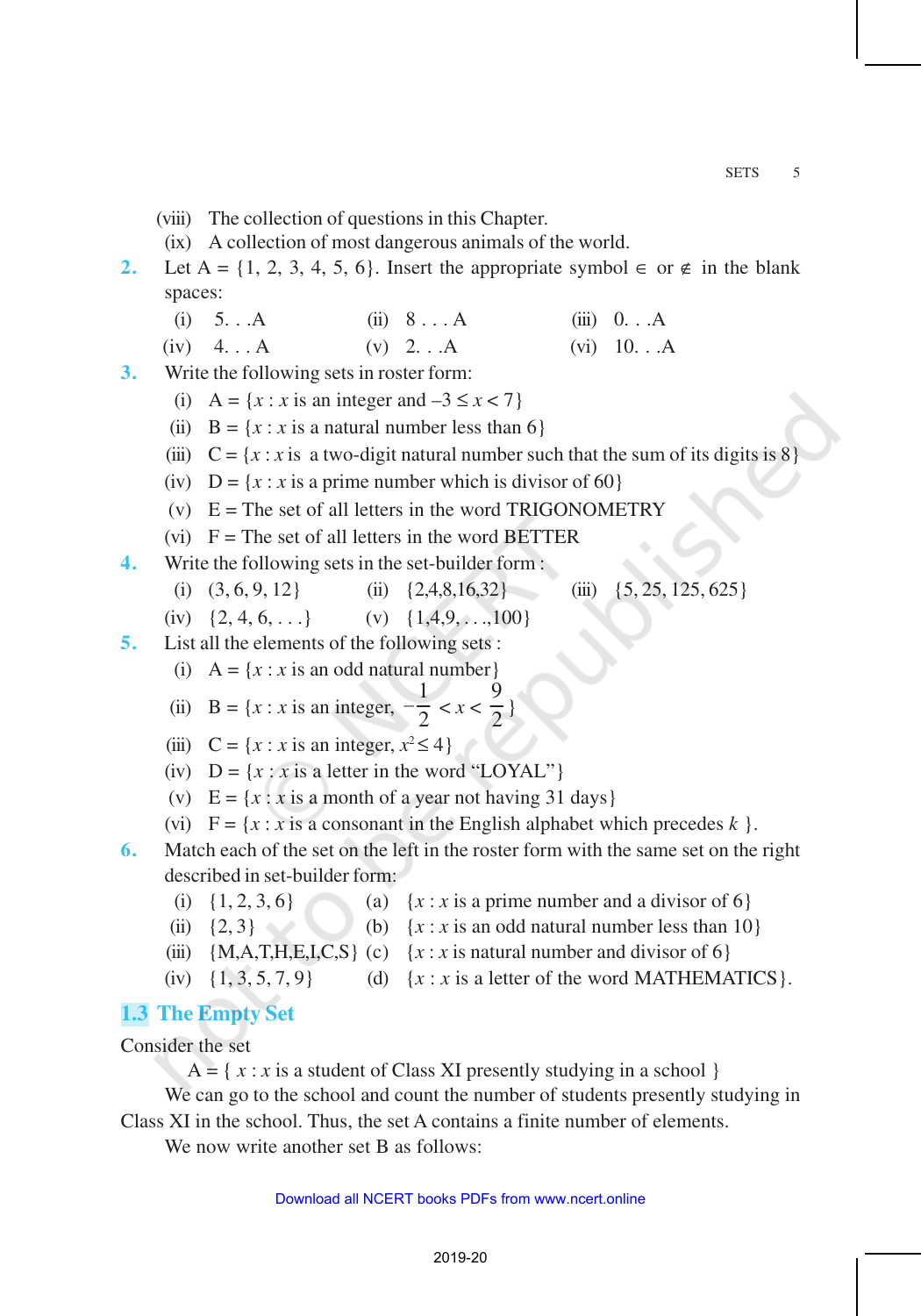$B = \{ x : x \text{ is a student presently studying in both Classes X and XI } \}$ 

We observe that a student cannot study simultaneously in both Classes X and XI. Thus, the set B contains no element at all.

**Definition 1** A set which does not contain any element is called the *empty set* or the *null set* or the *void set*.

According to this definition, B is an empty set while A is not an empty set. The empty set is denoted by the symbol  $\phi$  or  $\{-\}$ .

We give below a few examples of empty sets.

- (i) Let  $A = \{x : 1 < x < 2, x \text{ is a natural number}\}.$  Then A is the empty set, because there is no natural number between 1 and 2.
- (ii)  $B = \{x : x^2 2 = 0 \text{ and } x \text{ is rational number}\}\.$  Then B is the empty set because the equation  $x^2 - 2 = 0$  is not satisfied by any rational value of *x*.
- (iii)  $C = \{x : x \text{ is an even prime number greater than } 2\}$ . Then C is the empty set, because 2 is the only even prime number.
- (iv)  $D = \{ x : x^2 = 4, x \text{ is odd } \}.$  Then D is the empty set, because the equation  $x^2 = 4$  is not satisfied by any odd value of *x*.

## **1.4 Finite and Infinite Sets**

Let  $A = \{1, 2, 3, 4, 5\}, \qquad B = \{a, b, c, d, e, g\}$ 

and  $C = \{$  men living presently in different parts of the world $\}$ 

We observe that A contains 5 elements and B contains 6 elements. How many elements does C contain? As it is, we do not know the number of elements in C, but it is some natural number which may be quite a big number. By number of elements of a set S, we mean the number of distinct elements of the set and we denote it by *n* (S). If *n* (S) is a natural number, then S is *non-empty finite* set.

Consider the set of natural numbers. We see that the number of elements of this set is not finite since there are infinite number of natural numbers. We say that the set of natural numbers is an infinite set. The sets A, B and C given above are finite sets and  $n(A) = 5$ ,  $n(B) = 6$  and  $n(C) =$  some finite number.

**Definition 2** A set which is empty or consists of a definite number of elements is called *finite* otherwise, the set is called *infinite*.

Consider some examples :

- (i) Let W be the set of the days of the week. Then W is finite.
- (ii) Let S be the set of solutions of the equation  $x^2-16 = 0$ . Then S is finite.
- (iii) Let G be the set of points on a line. Then G is infinite.

When we represent a set in the roster form, we write all the elements of the set within braces  $\{\ \ \}$ . It is not possible to write all the elements of an infinite set within braces { } because the numbers of elements of such a set is not finite. So, we represent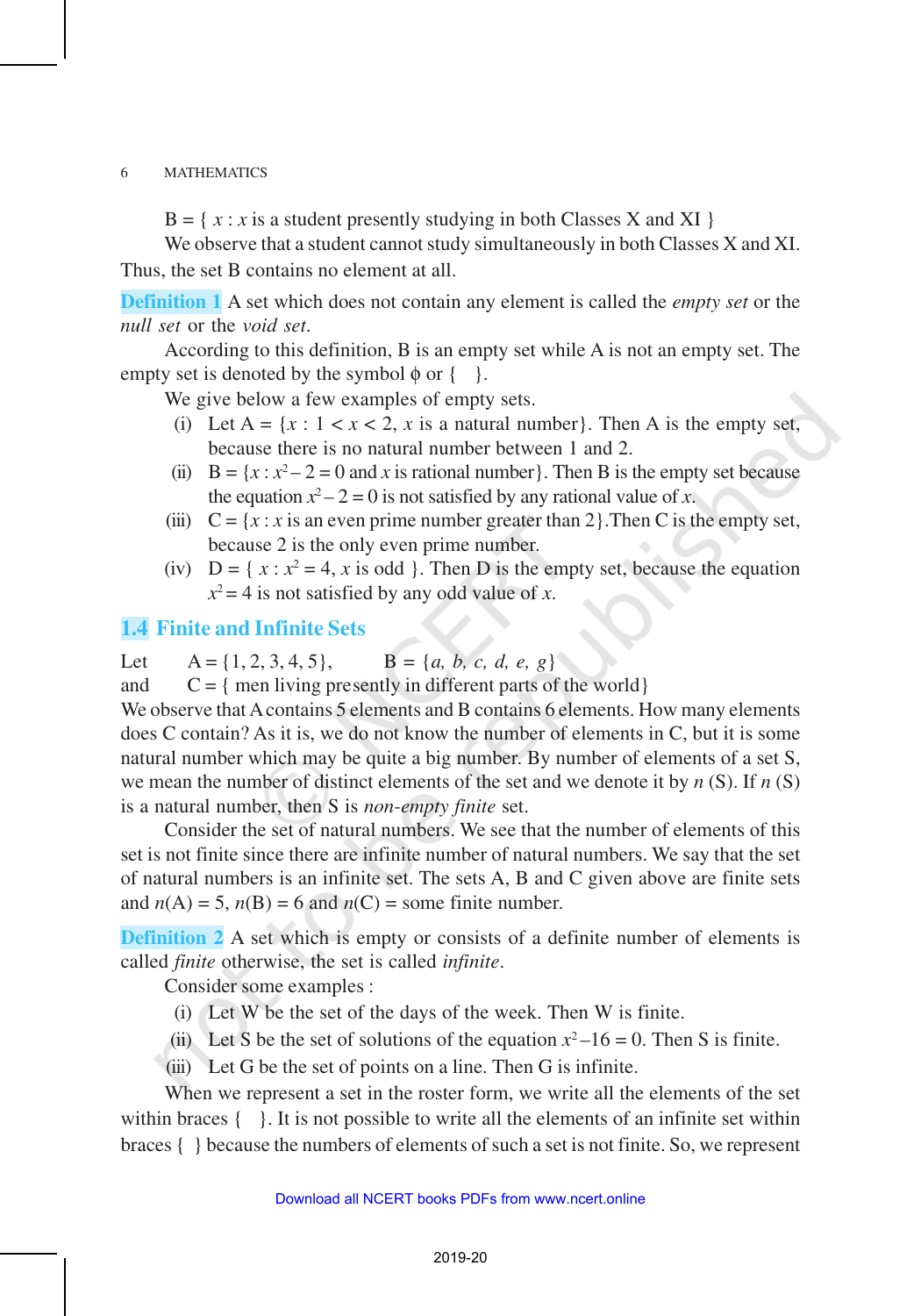some infinite set in the roster form by writing a few elements which clearly indicate the structure of the set followed ( or preceded ) by three dots.

For example,  $\{1, 2, 3, \ldots\}$  is the set of natural numbers,  $\{1, 3, 5, 7, \ldots\}$  is the set of odd natural numbers,  $\{...,3,-2,-1,0,1,2,3,...\}$  is the set of integers. All these sets are infinite.

**All infinite sets cannot be described in the roster form. For example, the** set of real numbers cannot be described in this form, because the elements of this set do not follow any particular pattern.

**Example 6** State which of the following sets are finite or infinite :

- (i) {*x* : *x* ∈ N and (*x* − 1) (*x* −2) = 0}
- (ii)  $\{x : x \in \mathbb{N} \text{ and } x^2 = 4\}$
- (iii)  $\{x : x \in \mathbb{N} \text{ and } 2x 1 = 0\}$
- (iv)  $\{x : x \in \mathbb{N} \text{ and } x \text{ is prime}\}\$
- (v)  $\{x : x \in \mathbb{N} \text{ and } x \text{ is odd}\}\$

#### **Solution** (i) Given set =  $\{1, 2\}$ . Hence, it is finite.

- (ii) Given set =  $\{2\}$ . Hence, it is finite.
- (iii) Given set =  $\phi$ . Hence, it is finite.
- (iv) The given set is the set of all prime numbers and since set of prime numbers is infinite. Hence the given set is infinite
- (v) Since there are infinite number of odd numbers, hence, the given set is infinite.

# **1.5 Equal Sets**

Given two sets A and B, if every element of A is also an element of B and if every element of B is also an element of A, then the sets A and B are said to be equal. Clearly, the two sets have exactly the same elements.

**Definition 3** Two sets A and B are said to be *equal* if they have exactly the same elements and we write A = B. Otherwise, the sets are said to be *unequal* and we write  $A \neq B$ .

We consider the following examples :

- (i) Let  $A = \{1, 2, 3, 4\}$  and  $B = \{3, 1, 4, 2\}$ . Then  $A = B$ .
- (ii) Let A be the set of prime numbers less than 6 and P the set of prime factors of 30. Then A and P are equal, since 2, 3 and 5 are the only prime factors of 30 and also these are less than 6.

**Note** A set does not change if one or more elements of the set are repeated. For example, the sets  $A = \{1, 2, 3\}$  and  $B = \{2, 2, 1, 3, 3\}$  are equal, since each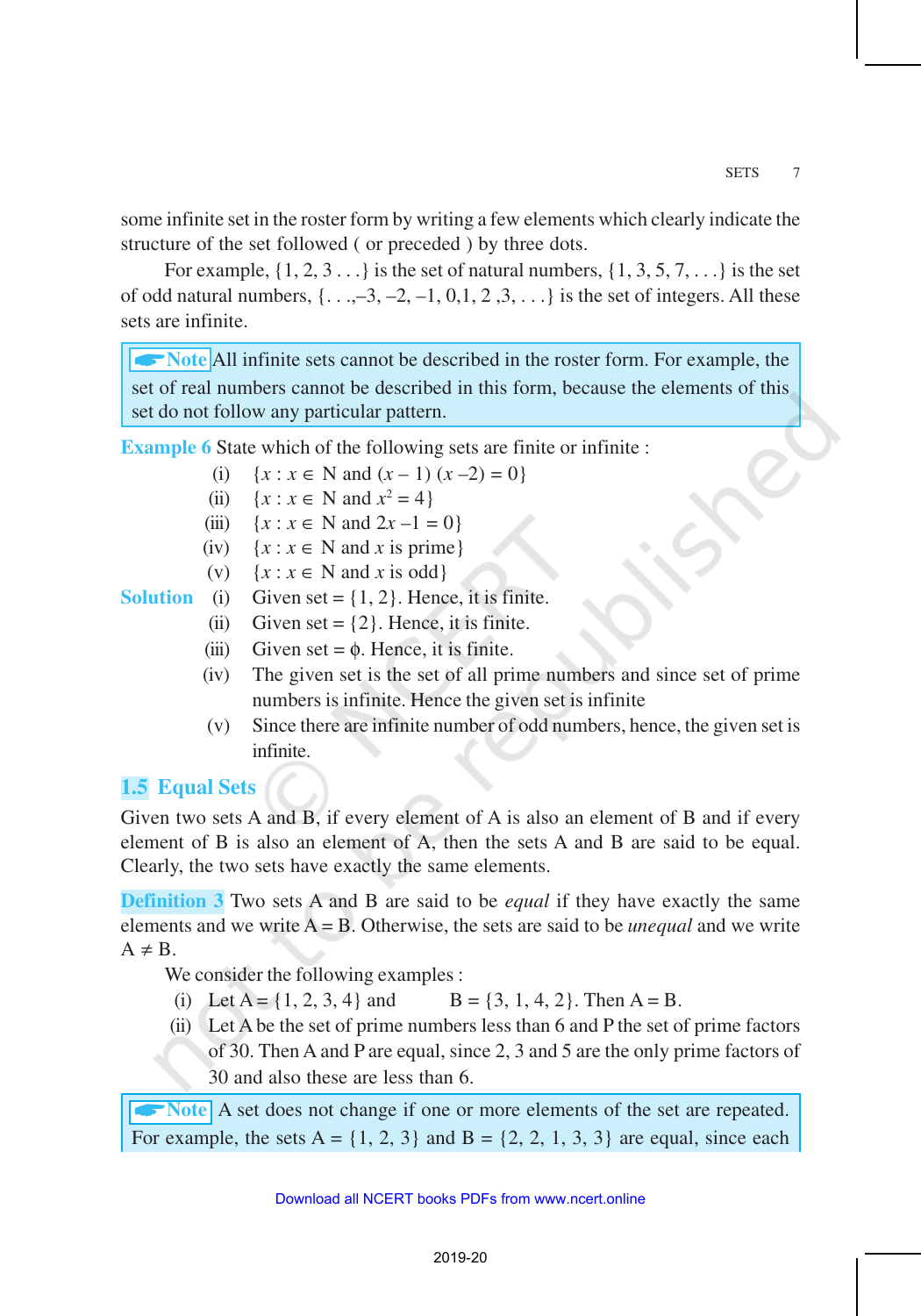element of A is in B and vice-versa. That is why we generally do not repeat any element in describing a set.

**Example 7** Find the pairs of equal sets, if any, give reasons:

 $A = \{0\},\qquad B = \{x : x > 15 \text{ and } x < 5\},\qquad$  $C = \{x : x - 5 = 0\}$ ,  $D = \{x: x^2 = 25\},\$ 

 $E = \{x : x \text{ is an integral positive root of the equation } x^2 - 2x - 15 = 0\}.$ 

**Solution** Since  $0 \in A$  and 0 does not belong to any of the sets B, C, D and E, it follows that,  $A \neq B$ ,  $A \neq C$ ,  $A \neq D$ ,  $A \neq E$ .

Since  $B = \phi$  but none of the other sets are empty. Therefore  $B \neq C$ ,  $B \neq D$ and  $B \neq E$ . Also  $C = \{5\}$  but  $-5 \in D$ , hence  $C \neq D$ .

Since  $E = \{5\}$ ,  $C = E$ . Further,  $D = \{-5, 5\}$  and  $E = \{5\}$ , we find that,  $D \neq E$ . Thus, the only pair of equal sets is C and E.

**Example 8** Which of the following pairs of sets are equal? Justify your answer.

- (i) X, the set of letters in "ALLOY" and B, the set of letters in "LOYAL".
- (ii)  $A = \{n : n \in \mathbb{Z} \text{ and } n^2 \le 4\} \text{ and } B = \{x : x \in \mathbb{R} \text{ and } x^2 3x + 2 = 0\}.$

**Solution** (i) We have,  $X = \{A, L, L, O, Y\}$ ,  $B = \{L, O, Y, A, L\}$ . Then X and B are equal sets as repetition of elements in a set do not change a set. Thus,

$$
X = \{A, L, O, Y\} = B
$$

(ii)  $A = \{-2, -1, 0, 1, 2\}$ ,  $B = \{1, 2\}$ . Since  $0 \in A$  and  $0 \notin B$ , A and B are not equal sets.

**EXERCISE 1.2**

- **1.** Which of the following are examples of the null set
	- (i) Set of odd natural numbers divisible by 2
	- (ii) Set of even prime numbers
	- (iii)  $\{ x : x \text{ is a natural numbers, } x < 5 \text{ and } x > 7 \}$
	- (iv)  $\{y : y \text{ is a point common to any two parallel lines}\}$

**2.** Which of the following sets are finite or infinite

- (i) The set of months of a year
- (ii)  $\{1, 2, 3, \ldots\}$
- (iii)  $\{1, 2, 3, \ldots 99, 100\}$
- (iv) The set of positive integers greater than 100
- (v) The set of prime numbers less than 99
- **3.** State whether each of the following set is finite or infinite:
	- $(i)$  The set of lines which are parallel to the *x*-axis
	- (ii) The set of letters in the English alphabet
	- (iii) The set of numbers which are multiple of 5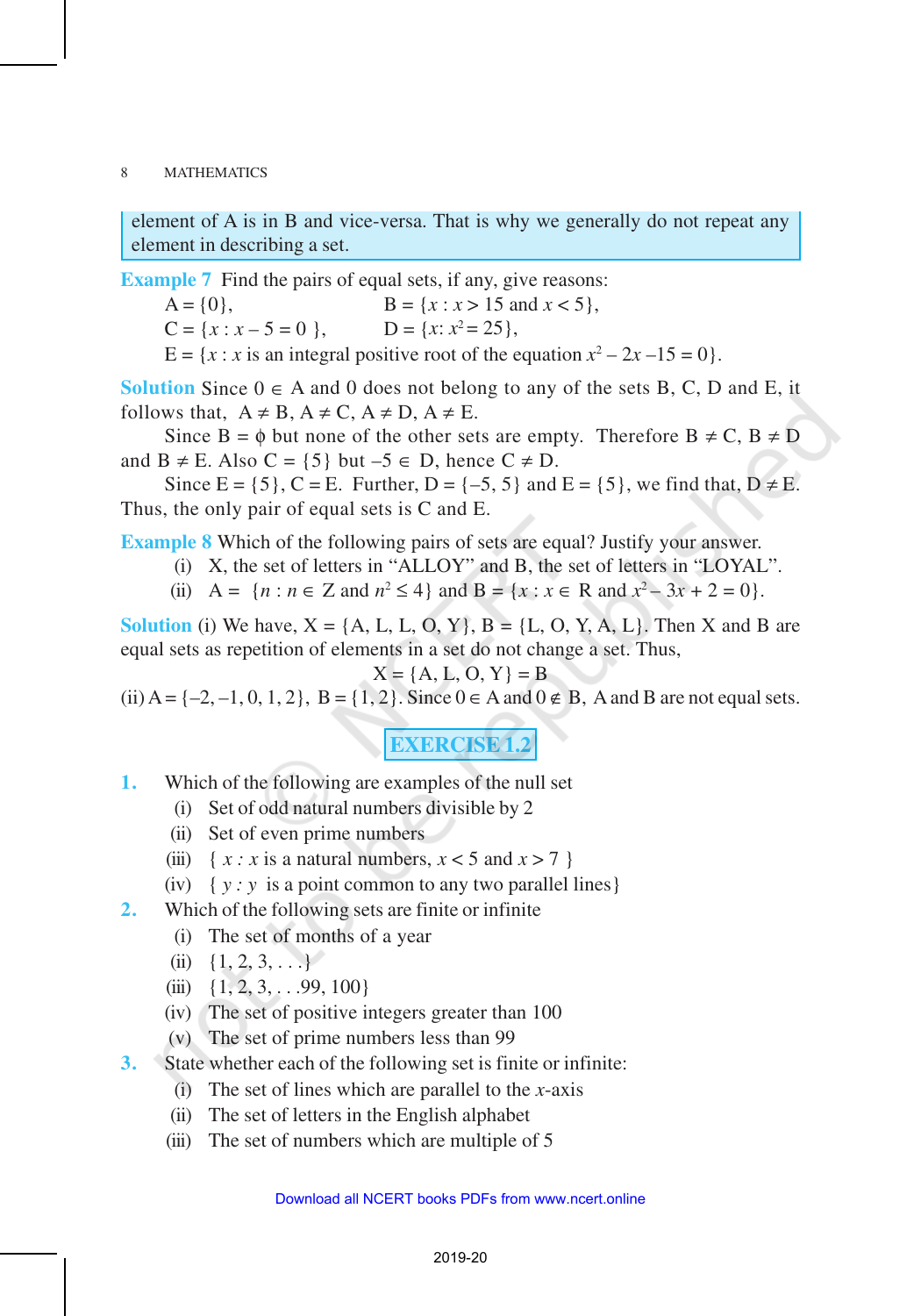- (iv) The set of animals living on the earth
- (v) The set of circles passing through the origin (0,0)
- **4.** In the following, state whether  $A = B$  or not:
	- (i)  $A = \{a, b, c, d\}$   $B = \{d, c, b, a\}$
	- (ii)  $A = \{4, 8, 12, 16\}$   $B = \{8, 4, 16, 18\}$
	- (iii)  $A = \{2, 4, 6, 8, 10\}$  B =  $\{x : x \text{ is positive even integer and } x \le 10\}$
	- (iv)  $A = \{ x : x \text{ is a multiple of } 10 \}, \qquad B = \{ 10, 15, 20, 25, 30, \dots \}$
- **5.** Are the following pair of sets equal ? Give reasons.
	- (i)  $A = \{2, 3\}$ ,  $B = \{x : x \text{ is solution of } x^2 + 5x + 6 = 0\}$
	- (ii)  $A = \{ x : x \text{ is a letter in the word FOLLOW } \}$  $B = \{ y : y \text{ is a letter in the word WOLF} \}$
- **6.** From the sets given below, select equal sets :

```
A = \{2, 4, 8, 12\}, B = \{1, 2, 3, 4\}, C = \{4, 8, 12, 14\}, D = \{3, 1, 4, 2\}E = \{-1, 1\}, \quad F = \{0, a\}, \quad G = \{1, -1\}, \quad H = \{0, 1\}
```
#### **1.6 Subsets**

Consider the sets :  $X = set$  of all students in your school,  $Y = set$  of all students in your class.

We note that every element of Y is also an element of X; we say that Y is a subset of X. The fact that Y is subset of X is expressed in symbols as  $Y \subset X$ . The symbol  $\subset$ stands for 'is a subset of' or 'is contained in'.

**Definition 4** A set A is said to be a subset of a set B if every element of A is also an element of B.

In other words,  $A ⊂ B$  if whenever  $a ∈ A$ , then  $a ∈ B$ . It is often convenient to use the symbol "⇒" which means *implies*. Using this symbol, we can write the definiton of *subset* as follows:

$$
A \subset B \text{ if } a \in A \Rightarrow a \in B
$$

We read the above statement as **"***A is a subset of B if a is an element of A implies that a is also an element of B*<sup>\*</sup>. If A is not a subset of B, we write  $A \not\subset B$ .

We may note that for A to be a subset of B, all that is needed is that every element of A is in B. It is possible that every element of B may or may not be in A. If it so happens that every element of B is also in A, then we shall also have  $B \subset A$ . In this case, A and B are the same sets so that we have  $A \subset B$  and  $B \subset A \Leftrightarrow A = B$ , where "⇔" is a symbol for two way implications, and is usually read as *if and only if* (briefly written as "iff").

It follows from the above definition that every set *A is a subset of itself,* i.e.,  $A \subset A$ . Since the empty set  $\phi$  has no elements, we agree to say that  $\phi$  *is a subset of every set***.** We now consider some examples :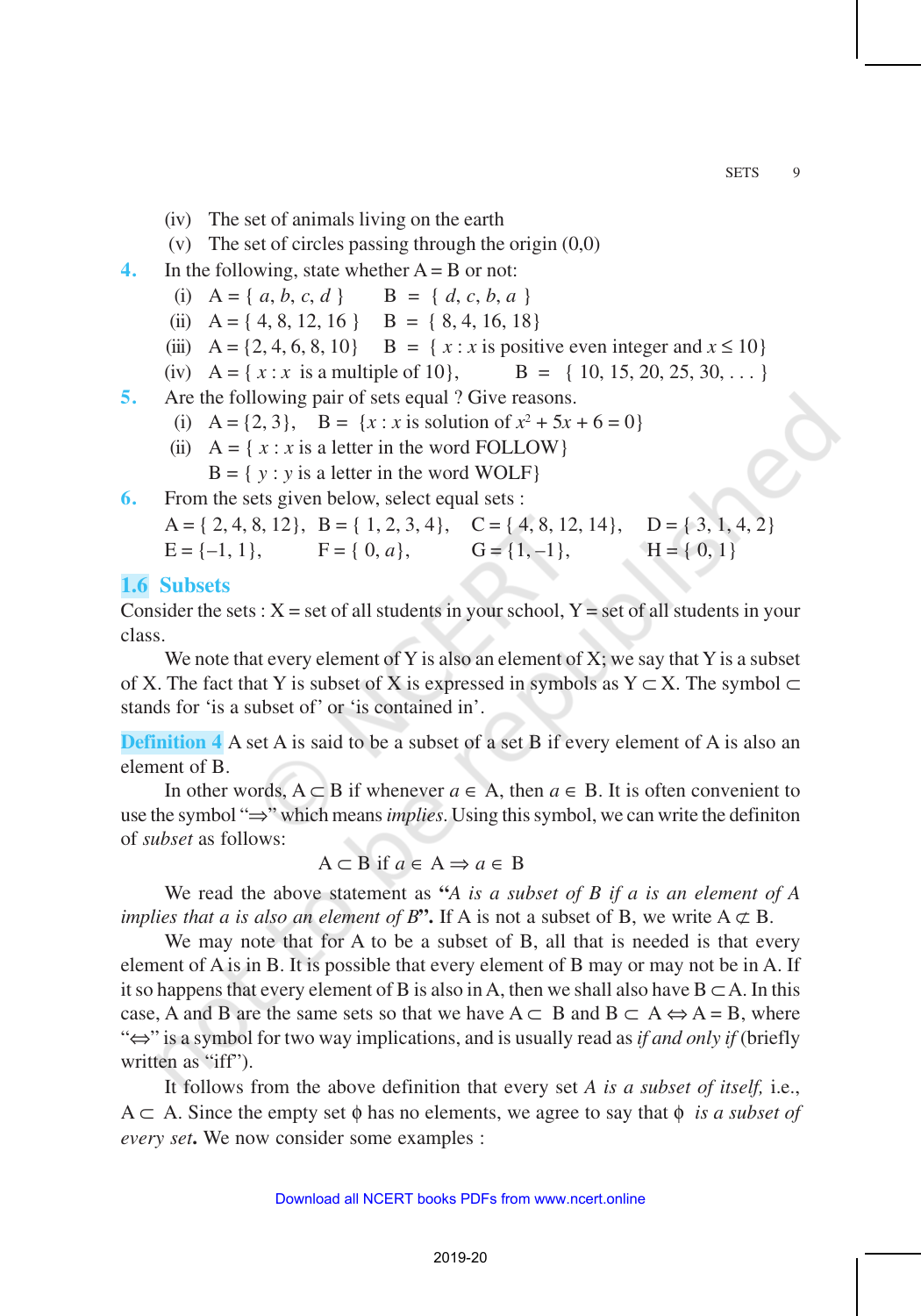- (i) The set **Q** of rational numbers is a subset of the set **R** of real numbes, and we write  $\mathbf{0} \subset \mathbf{R}$ .
- (ii) If A is the set of all divisors of 56 and B the set of all prime divisors of 56, then B is a subset of A and we write  $B \subset A$ .
- (iii) Let A =  $\{1, 3, 5\}$  and B =  $\{x : x$  is an odd natural number less than 6 $\}$ . Then  $A \subset B$  and  $B \subset A$  and hence  $A = B$ .
- (iv) Let  $A = \{a, e, i, o, u\}$  and  $B = \{a, b, c, d\}$ . Then A is not a subset of B, also B is not a subset of A.

Let A and B be two sets. If  $A \subset B$  and  $A \neq B$ , then A is called a *proper subset of* B and B is called *superset* of A. For example,

 $A = \{1, 2, 3\}$  is a proper subset of  $B = \{1, 2, 3, 4\}.$ 

If a set A has only one element, we call it a *singleton set*. Thus,{ *a* } is a singleton set.

**Example 9** Consider the sets

 $\phi$ , A = { 1, 3}, B = {1, 5, 9}, C = {1, 3, 5, 7, 9}.

Insert the symbol  $\subset$  or  $\subset \subset$  between each of the following pair of sets:

- (i)  $\phi \dots B$  (ii)  $A \dots B$  (iii)  $A \dots C$  (iv)  $B \dots C$
- **Solution** (i)  $\phi \subset B$  as  $\phi$  is a subset of every set.
	- (ii)  $A \subset B$  as  $3 \in A$  and  $3 \notin B$
	- (iii)  $A \subset C$  as  $1, 3 \in A$  also belongs to C
	- (iv) B  $\subset$  C as each element of B is also an element of C.

**Example 10** Let  $A = \{ a, e, i, o, u \}$  and  $B = \{ a, b, c, d \}$ . Is A a subset of B ? No. (Why?). Is B a subset of A? No. (Why?)

**Example 11** Let A, B and C be three sets. If  $A \in B$  and  $B \subset C$ , is it true that  $A \subset C$ ?. If not, give an example.

**Solution** No. Let  $A = \{1\}$ ,  $B = \{\{1\}, 2\}$  and  $C = \{\{1\}, 2, 3\}$ . Here  $A \in B$  as  $A = \{1\}$ and  $B \subset C$ . But  $A \not\subset C$  as  $1 \in A$  and  $1 \not\in C$ .

Note that an element of a set can never be a subset of itself.

**1.6.1** *Subsets of set of real numbers*

As noted in Section 1.6, there are many important subsets of **R**. We give below the names of some of these subsets.

The set of natural numbers  $N = \{1, 2, 3, 4, 5, ...\}$ The set of integers  $\mathbf{Z} = \{..., -3, -2, -1, 0, 1, 2, 3, ...\}$ 

The set of rational numbers  $Q = \{ x : x =$ *p*  $\frac{d}{q}$ , *p*, *q*  $\in$  **Z** and *q*  $\neq$  0}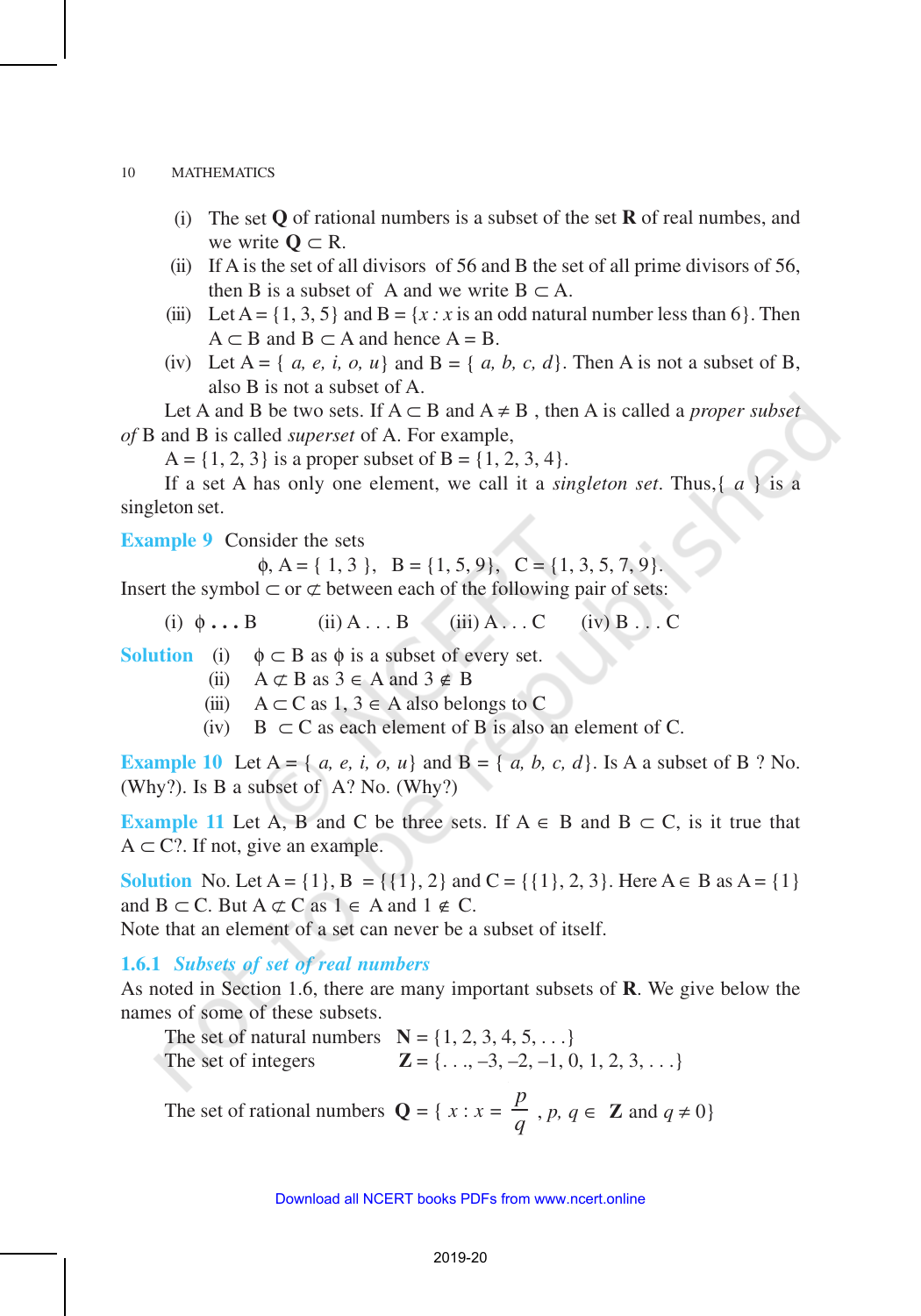which is read " $Q$  is the set of all numbers  $x$  such that  $x$  equals the quotient *p*  $\frac{1}{q}$ , where

*p* and *q* are integers and *q* is not zero". Members of **Q** include –5 (which can be

expressed as 5  $-\frac{3}{1}$ ),  $\frac{3}{7}$ 5 ,  $3\frac{1}{2}$  $\overline{2}$  (which can be expressed as 7  $\frac{1}{2}$ ) and 11  $-\frac{11}{3}$ .

The set of irrational numbers, denoted by **T**, is composed of all other real numbers. Thus  $\mathbf{T} = \{x : x \in \mathbf{R} \text{ and } x \notin \mathbf{Q}\}\)$ , i.e., all real numbers that are not rational. Members of **T** include  $\sqrt{2}$ ,  $\sqrt{5}$  and  $\pi$ .

Some of the obvious relations among these subsets are:

**N** ⊂ **Z** ⊂ **Q**, **Q** ⊂ **R**, **T** ⊂ **R**, **N** ⊄ **T**.

**1.6.2** *Intervals as subsets of R* Let *a*,  $b \in \mathbf{R}$  and  $a < b$ . Then the set of real numbers  $\{y : a < y < b\}$  is called an *open interval* and is denoted by  $(a, b)$ . All the points between *a* and *b* belong to the open interval (*a, b*) but *a, b* themselves do not belong to this interval.

The interval which contains the end points also is called *closed interval* and is denoted by [ *a, b* ]. Thus

 $[a, b] = \{x : a \le x \le b\}$ 

We can also have intervals closed at one end and open at the other, i.e.,

 $[a, b] = {x : a \le x < b}$  is an *open interval* from *a* to *b*, including *a* but excluding *b*.

 $(a, b] = \{ x : a < x \leq b \}$  is an *open interval* from *a* to *b* including *b* but excluding *a*.

These notations provide an alternative way of designating the subsets of set of real numbers. For example, if A = (–3, 5) and B = [–7, 9], then A  $\subset$  B. The set [0,  $\infty$ ) defines the set of non-negative real numbers, while set ( $-\infty$ , 0) defines the set of negative real numbers. The set ( $-\infty$ ,  $\infty$ ) describes the set of real numbers in relation to a line extending from  $-\infty$  to  $\infty$ .

On real number line, various types of intervals described above as subsets of **R**, are shown in the Fig 1.1.



Here, we note that an interval contains infinitely many points.

For example, the set  $\{x : x \in \mathbb{R}, -5 < x \le 7\}$ , written in set-builder form, can be written in the form of interval as  $(-5, 7]$  and the interval  $[-3, 5)$  can be written in setbuilder form as  $\{x : -3 \le x < 5\}.$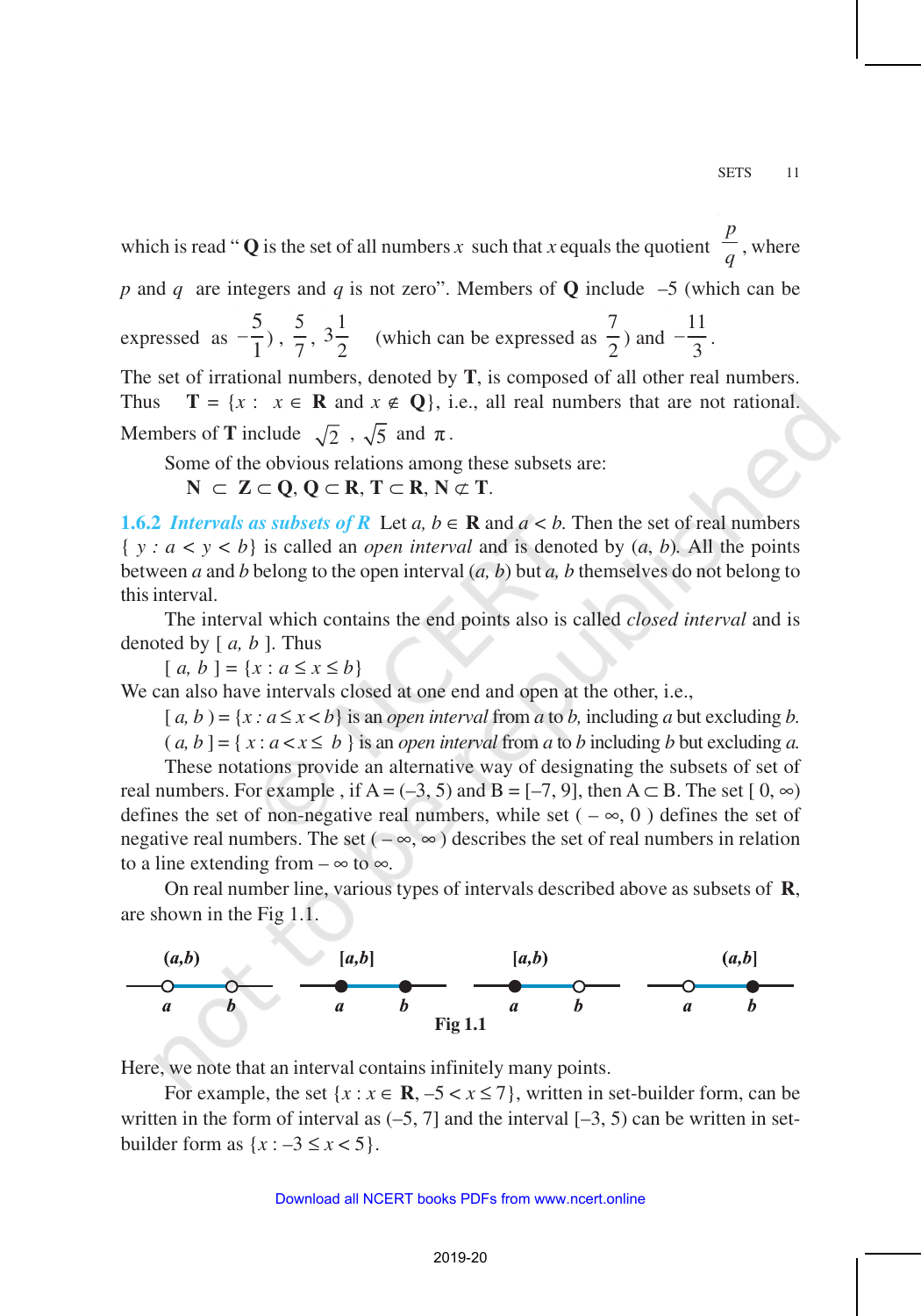The number  $(b - a)$  is called the *length of any of the intervals*  $(a, b)$ ,  $[a, b]$ , [*a, b*) or (*a, b*]*.*

#### **1.7 Power Set**

Consider the set  $\{1, 2\}$ . Let us write down all the subsets of the set  $\{1, 2\}$ . We know that  $\phi$  is a subset of every set. So,  $\phi$  is a subset of  $\{1, 2\}$ . We see that  $\{1\}$ and  $\{2\}$  are also subsets of  $\{1, 2\}$ . Also, we know that every set is a subset of itself. So,  $\{1, 2\}$  is a subset of  $\{1, 2\}$ . Thus, the set  $\{1, 2\}$  has, in all, four subsets, viz.  $\phi$ ,  $\{1\}$ ,  $\{2\}$  and  $\{1, 2\}$ . The set of all these subsets is called the *power set* of { 1, 2 }.

**Definition 5** The collection of all subsets of a set A is called the *power set* of A. It is denoted by  $P(A)$ . In  $P(A)$ , every element is a set.

Thus, as in above, if  $A = \{ 1, 2 \}$ , then

 $P(A) = \{ \phi, \{ 1 \}, \{ 2 \}, \{ 1, 2 \} \}$ 

Also, note that  $n [ P (A) ] = 4 = 2^2$ 

In general, if A is a set with  $n(A) = m$ , then it can be shown that  $n [ P(A) ] = 2^m$ .

#### **1.8 Universal Set**

Usually, in a particular context, we have to deal with the elements and subsets of a basic set which is relevant to that particular context. For example, while studying the system of numbers, we are interested in the set of natural numbers and its subsets such as the set of all prime numbers, the set of all even numbers, and so forth. This basic set is called the **"***Universal Set***".** The universal set is usually denoted by U, and all its subsets by the letters A, B, C, etc.

For example, for the set of all integers, the universal set can be the set of rational numbers or, for that matter, the set **R** of real numbers. For another example, in human population studies, the universal set consists of all the people in the world.

# **EXERCISE 1.3**

- **1.** Make correct statements by filling in the symbols  $\subset$  or  $\subset$  in the blank spaces :
	- (i)  $\{2, 3, 4\} \ldots \{1, 2, 3, 4, 5\}$  (ii)  $\{a, b, c\} \ldots \{b, c, d\}$
	- (iii)  ${x : x$  is a student of Class XI of your school}. . .{ $x : x$  student of your school}
	- (iv)  $\{x : x \text{ is a circle in the plane}\}\ldots\{x : x \text{ is a circle in the same plane with } x \text{ is a circle in the plane}\}$ radius 1 unit}
	- (v)  $\{x : x \text{ is a triangle in a plane}\}\dots \{x : x \text{ is a rectangle in the plane}\}\$
	- (vi)  $\{x : x \text{ is an equilateral triangle in a plane}\}\dots \{x : x \text{ is a triangle in the same plane}\}\$
	- (vii)  $\{x : x \text{ is an even natural number}\}\dots \{x : x \text{ is an integer}\}\$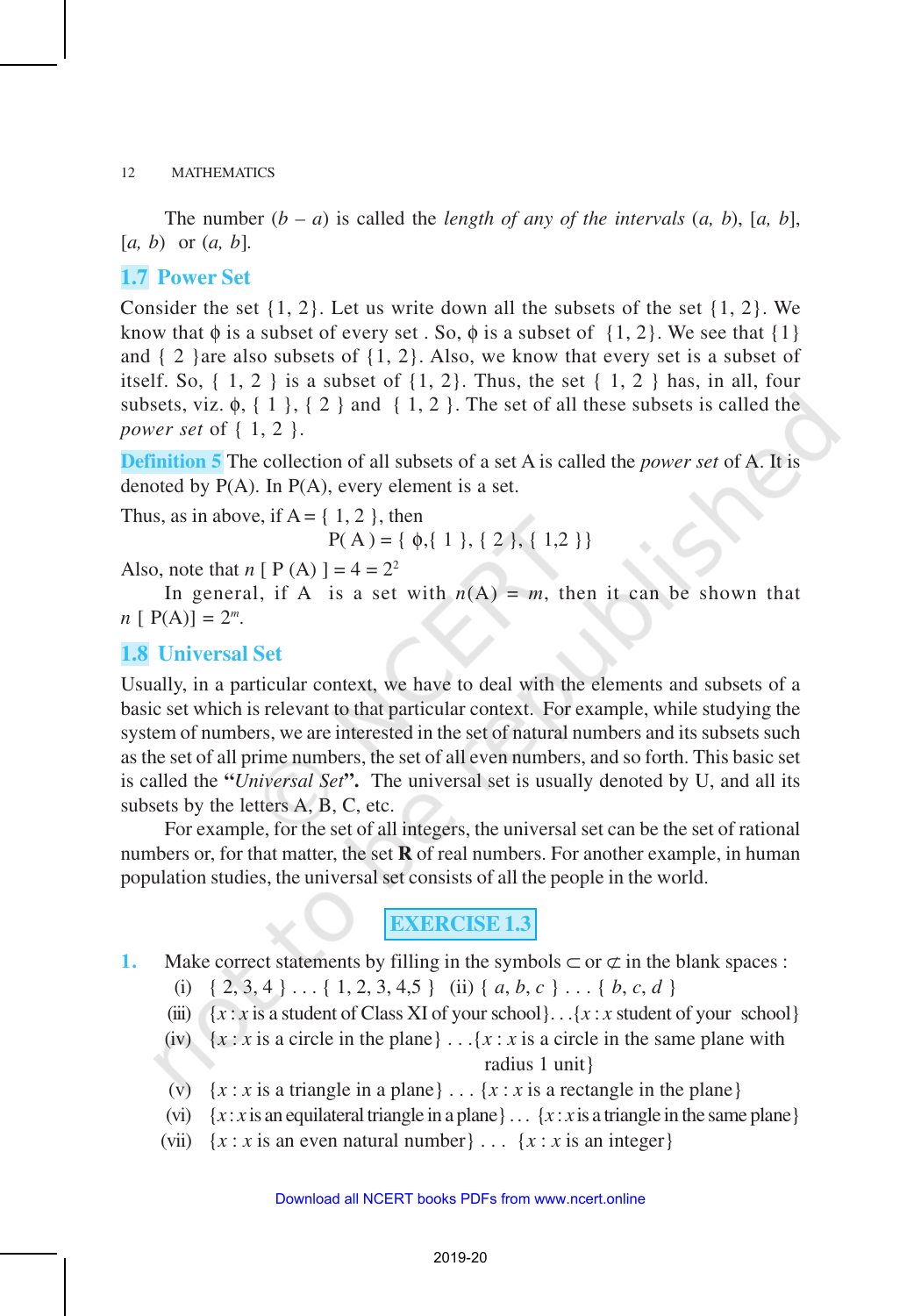**2.** Examine whether the following statements are true or false:

(i) {  $a, b$  }  $\subset$  {  $b, c, a$  }

- (ii) {  $a, e$  } ⊂ {  $x : x$  is a vowel in the English alphabet}
- $(iii)$  { 1, 2, 3 } ⊂ { 1, 3, 5 }
- (iv) { *a* } ⊂ { *a*, *b, c* }
- (v) { *a* } ∈ { *a*, *b, c* }
- (vi)  $\{x : x \text{ is an even natural number less than } 6\} \subset \{x : x \text{ is a natural number}\}$ which divides 36}

**3.** Let  $A = \{ 1, 2, \{ 3, 4 \}, 5 \}$ . Which of the following statements are incorrect and why?

- (i)  $\{3, 4\} \subset A$  (ii)  $\{3, 4\} \in A$  (iii)  $\{\{3, 4\}\} \subset A$ (iv)  $1 \in A$  (v)  $1 \subset A$  (vi)  $\{1, 2, 5\} \subset A$ (vii)  $\{1, 2, 5\} \in A$  (viii)  $\{1, 2, 3\} \subset A$  (ix)  $\phi \in A$ (x)  $\phi \subset A$  (xi)  $\{\phi\} \subset A$ **4.** Write down all the subsets of the following sets (i)  $\{a\}$  (ii)  $\{a, b\}$  (iii)  $\{1, 2, 3\}$  (iv) **5.** How many elements has  $P(A)$ , if  $A = \phi$ ? **6.** Write the following as intervals : (i)  $\{x : x \in \mathbb{R}, -4 < x \le 6\}$  (ii)  $\{x : x \in \mathbb{R}, -12 < x < -10\}$ (iii)  $\{x : x \in \mathbb{R}, 0 \le x < 7\}$  (iv)  $\{x : x \in \mathbb{R}, 3 \le x \le 4\}$ **7.** Write the following intervals in set-builder form :
- (i)  $(-3, 0)$  (ii)  $[6, 12]$  (iii)  $(6, 12]$  (iv)  $[-23, 5)$ **8.** What universal set(s) would you propose for each of the following :

(i) The set of right triangles. (ii) The set of isosceles triangles.

- **9.** Given the sets A =  $\{1, 3, 5\}$ , B =  $\{2, 4, 6\}$  and C =  $\{0, 2, 4, 6, 8\}$ , which of the following may be considered as universal set (s) for all the three sets A, B and C
	- (i)  $\{0, 1, 2, 3, 4, 5, 6\}$
	- $(ii) \quad \phi$
	- $(iii) \{0,1,2,3,4,5,6,7,8,9,10\}$
	- $(iv) \quad \{1,2,3,4,5,6,7,8\}$

#### **1.9 Venn Diagrams**

Most of the relationships between sets can be represented by means of diagrams which are known as *Venn diagrams*. Venn diagrams are named after the English logician, John Venn (1834-1883). These diagrams consist of rectangles and closed curves usually circles. The universal set is represented usually by a rectangle and its subsets by circles.

In Venn diagrams, the elements of the sets are written in their respective circles (Figs 1.2 and 1.3)

**Fig 1.2**

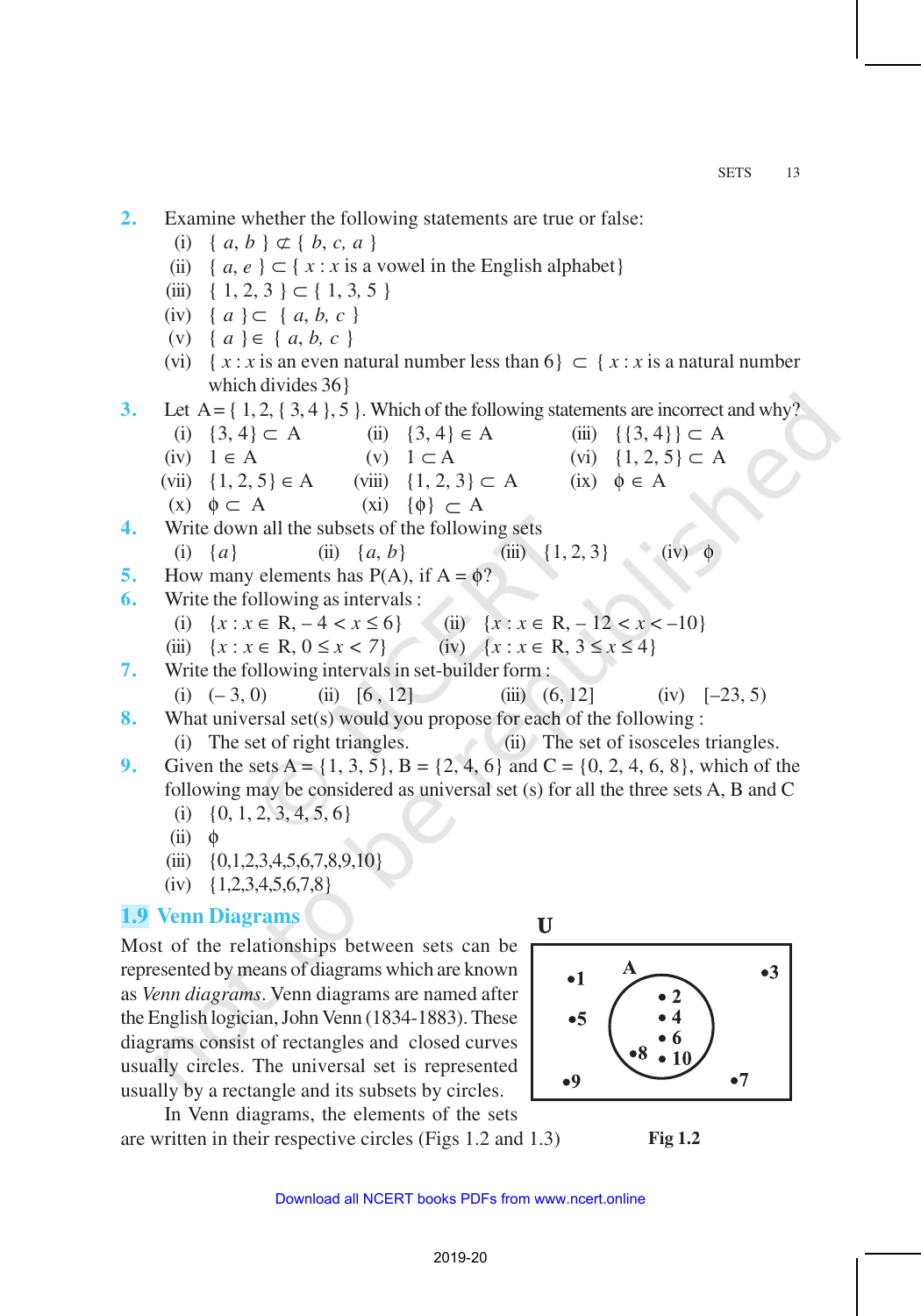**Illustration 1** In Fig 1.2,  $U = \{1,2,3, ..., 10\}$  is the universal set of which

 $A = \{2, 4, 6, 8, 10\}$  is a subset.

**Illustration 2** In Fig 1.3,  $U = \{1,2,3, ..., 10\}$  is the universal set of which

 $A = \{2, 4, 6, 8, 10\}$  and  $B = \{4, 6\}$  are subsets, and also  $B \subset A$ .

The reader will see an extensive use of the

Venn diagrams when we discuss the union, intersection and difference of sets.

#### **1.10 Operations on Sets**

In earlier classes, we have learnt how to perform the operations of addition, subtraction, multiplication and division on numbers. Each one of these operations was performed on a pair of numbers to get another number. For example, when we perform the operation of addition on the pair of numbers 5 and 13, we get the number 18. Again, performing the operation of multiplication on the pair of numbers 5 and 13, we get 65. Similarly, there are some operations which when performed on two sets give rise to another set. We will now define certain operations on sets and examine their properties. Henceforth, we will refer all our sets as subsets of some universal set.

**1.10.1** *Union of sets* Let A and B be any two sets. The union of A and B is the set which consists of all the elements of A and all the elements of B, the common elements being taken only once. The symbol '∪' is used to denote the *union*. *Symbolically, we write*  $A \cup B$  *and usually read as 'A union B'.* 

**Example 12** Let A = { 2, 4, 6, 8} and B = { 6, 8, 10, 12}. Find A  $\cup$  B.

**Solution** We have  $A ∪ B = \{2, 4, 6, 8, 10, 12\}$ 

Note that the common elements 6 and 8 have been taken only once while writing  $A \cup B$ .

**Example 13** Let A = { *a, e, i, o, u* } and B = { *a, i, u* }. Show that A ∪ B = A

**Solution** We have,  $A \cup B = \{a, e, i, o, u\} = A$ .

This example illustrates that union of sets A and its subset B is the set A itself, i.e., if  $B \subset A$ , then  $A \cup B = A$ .

**Example 14** Let  $X = \{Ram, Geeta, Akbar\}$  be the set of students of Class XI, who are in school hockey team. Let  $Y = \{ \text{Geeta}, \text{David}, \text{Ashok} \}$  be the set of students from Class XI who are in the school football team. Find  $X \cup Y$  and interpret the set.

**Solution** We have,  $X \cup Y = \{Ram, Geeta, Akbar, David, Ashok\}$ . This is the set of students from Class XI who are in the hockey team or the football team or both.



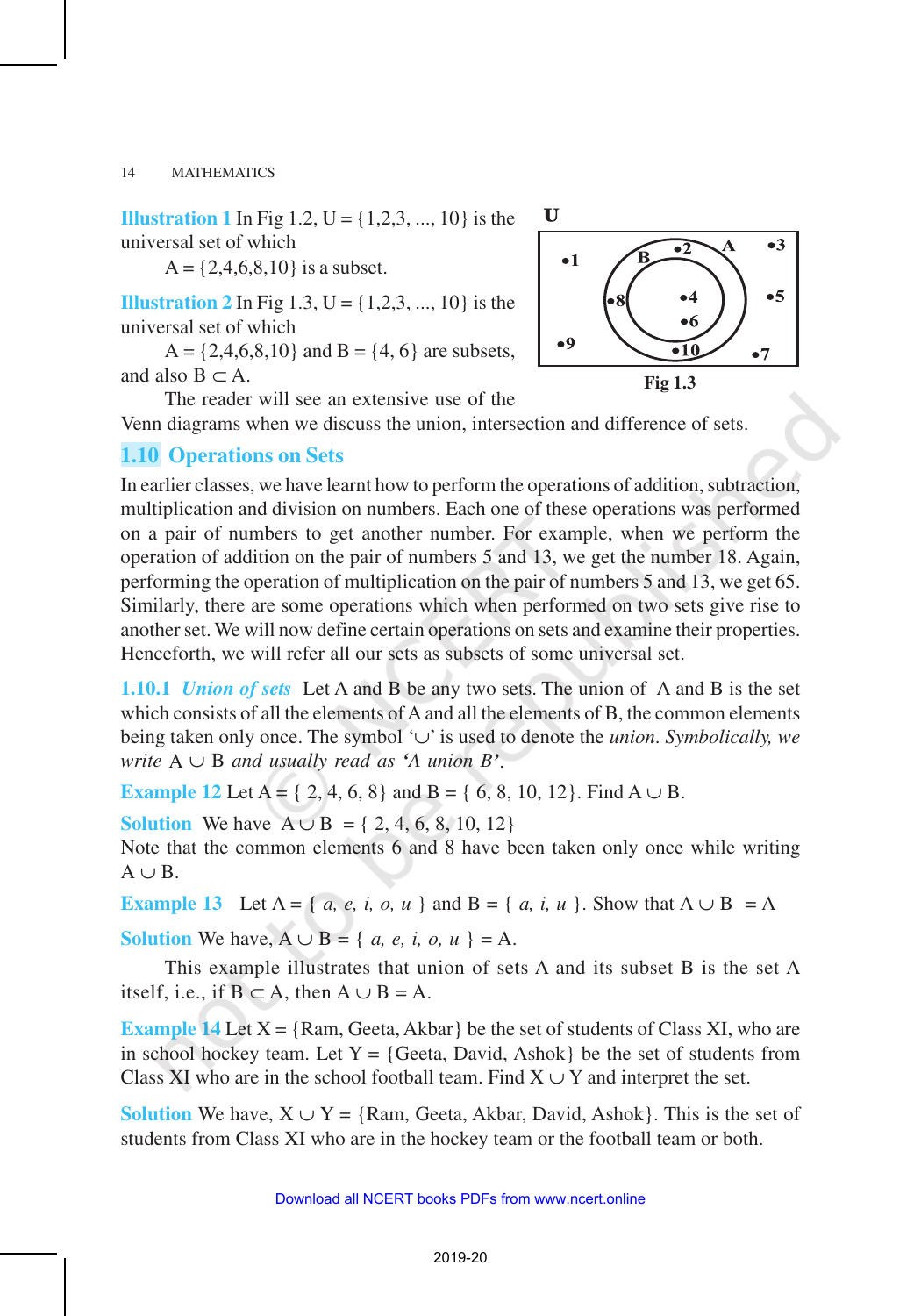Thus, we can define the union of two sets as follows:

**Definition 6** The union of two sets A and B is the set C which consists of all those

elements which are either in A or in B (including those which are in both). In symbols, we write.  $A \cup B = \{ x : x \in A \text{ or } x \in B \}$ 

The union of two sets can be represented by a Venn diagram as shown in Fig 1.4.

The shaded portion in Fig 1.4 represents  $A \cup B$ .

### **Some Properties of the Operation of Union**

- (i)  $A \cup B = B \cup A$  (Commutative law)
- (ii)  $(A \cup B) \cup C = A \cup (B \cup C)$ (Associative law )



**Fig 1.4**

- (iii)  $A \cup \phi = A$  (Law of identity element,  $\phi$  is the identity of  $\cup$ )
- (iv)  $A \cup A = A$  (Idempotent law)

(v)  $U \cup A = U$  (Law of U)

**1.10.2** *Intersection of sets* The intersection of sets A and B is the set of all elements which are common to both A and B. The symbol '∩' is used to denote the *intersection*. The intersection of two sets A and B is the set of all those elements which belong to both A and B. Symbolically, we write  $A \cap B = \{x : x \in A \text{ and } x \in B\}.$ 

**Example 15** Consider the sets A and B of Example 12. Find  $A \cap B$ .

**Solution** We see that 6, 8 are the only elements which are common to both A and B. Hence  $A \cap B = \{ 6, 8 \}$ .

**Example 16** Consider the sets X and Y of Example 14. Find  $X \cap Y$ .

**Solution** We see that element 'Geeta' is the only element common to both. Hence,  $X \cap Y = \{ \text{Geeta} \}.$ 

**Example 17** Let A = {1, 2, 3, 4, 5, 6, 7, 8, 9, 10} and B = { 2, 3, 5, 7 }. Find A ∩ B and hence show that  $A \cap B = B$ .

**Solution** We have A ∩ B = { 2, 3, 5, 7 } = B. We note that  $B \subset A$  and that  $A \cap B = B$ .

**Definition 7** The intersection of two sets A and B is the set of all those elements which belong to both A and B. Symbolically, we write

 $A \cap B = \{x : x \in A \text{ and } x \in B\}$ 

The shaded portion in Fig 1.5 indicates the intersection of A and B.



**Fig 1.5**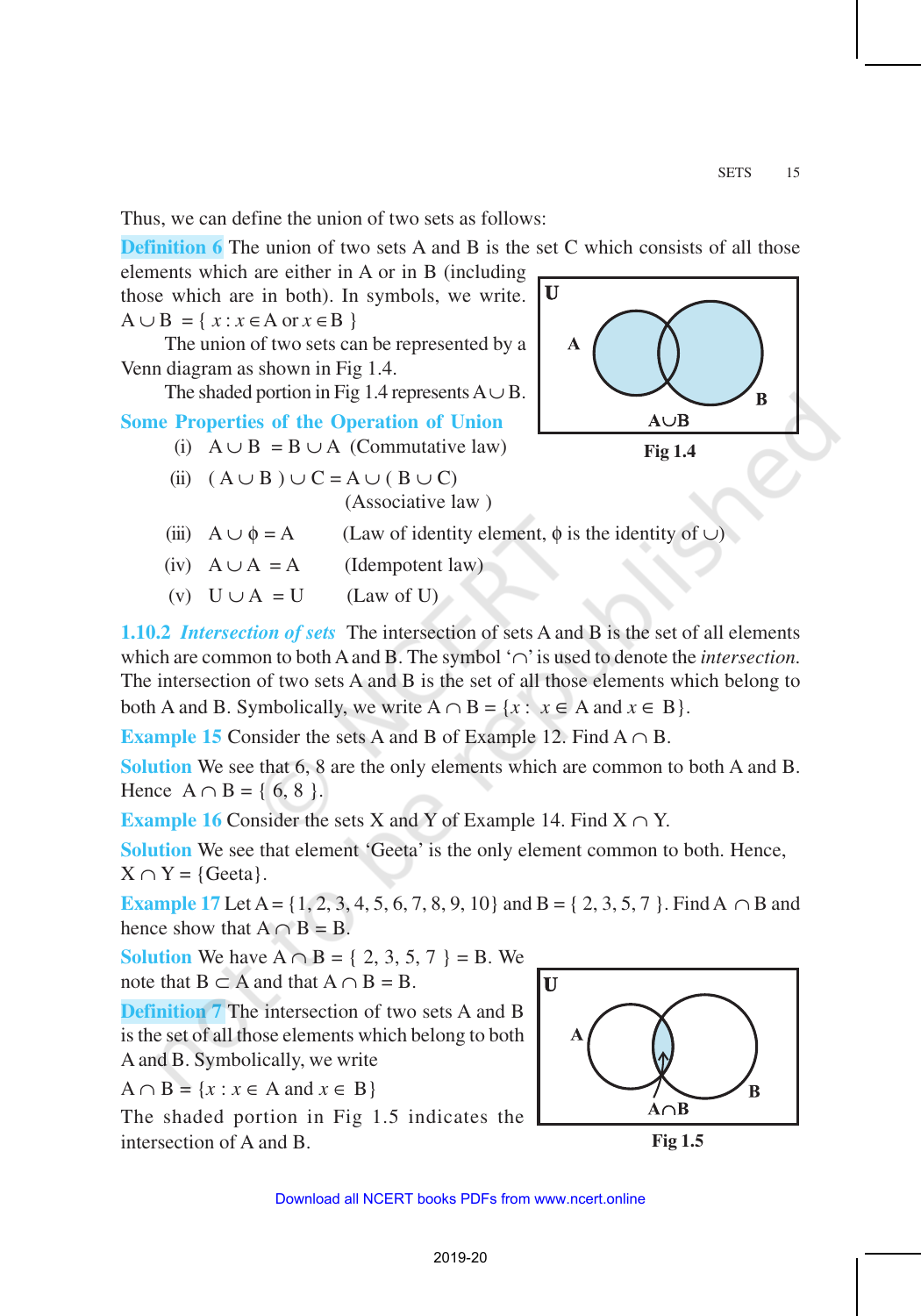If A and B are two sets such that  $A \cap B = \phi$ , then A and B are called *disjoint sets.*

For example, let  $A = \{2, 4, 6, 8\}$  and  $B = \{ 1, 3, 5, 7 \}$ . Then A and B are disjoint sets, because there are no elements which are common to A and B. The disjoint sets can be represented by means of Venn diagram as shown in the Fig 1.6 In the above diagram, A and B are disjoint sets.





## **Some Properties of Operation of Intersection**

(i)  $A \cap B = B \cap A$  (Commutative law).

(ii) 
$$
(A \cap B) \cap C = A \cap (B \cap C)
$$

(iii) 
$$
\phi \cap A = \phi
$$
,  $U \cap A = A$ 

 $(A$  ssociative law). (Law of  $\phi$  and U).

- 
- (iv)  $A \cap A = A$  (Idempotent law)
- (v)  $A \cap (B \cup C) = (A \cap B) \cup (A \cap C)$  (Distributive law) i. e., ∩ distributes over ∪

This can be seen easily from the following Venn diagrams [Figs 1.7 (i) to (v)].



Download all NCERT books PDFs from [www.ncert.online](http://www.ncert.online)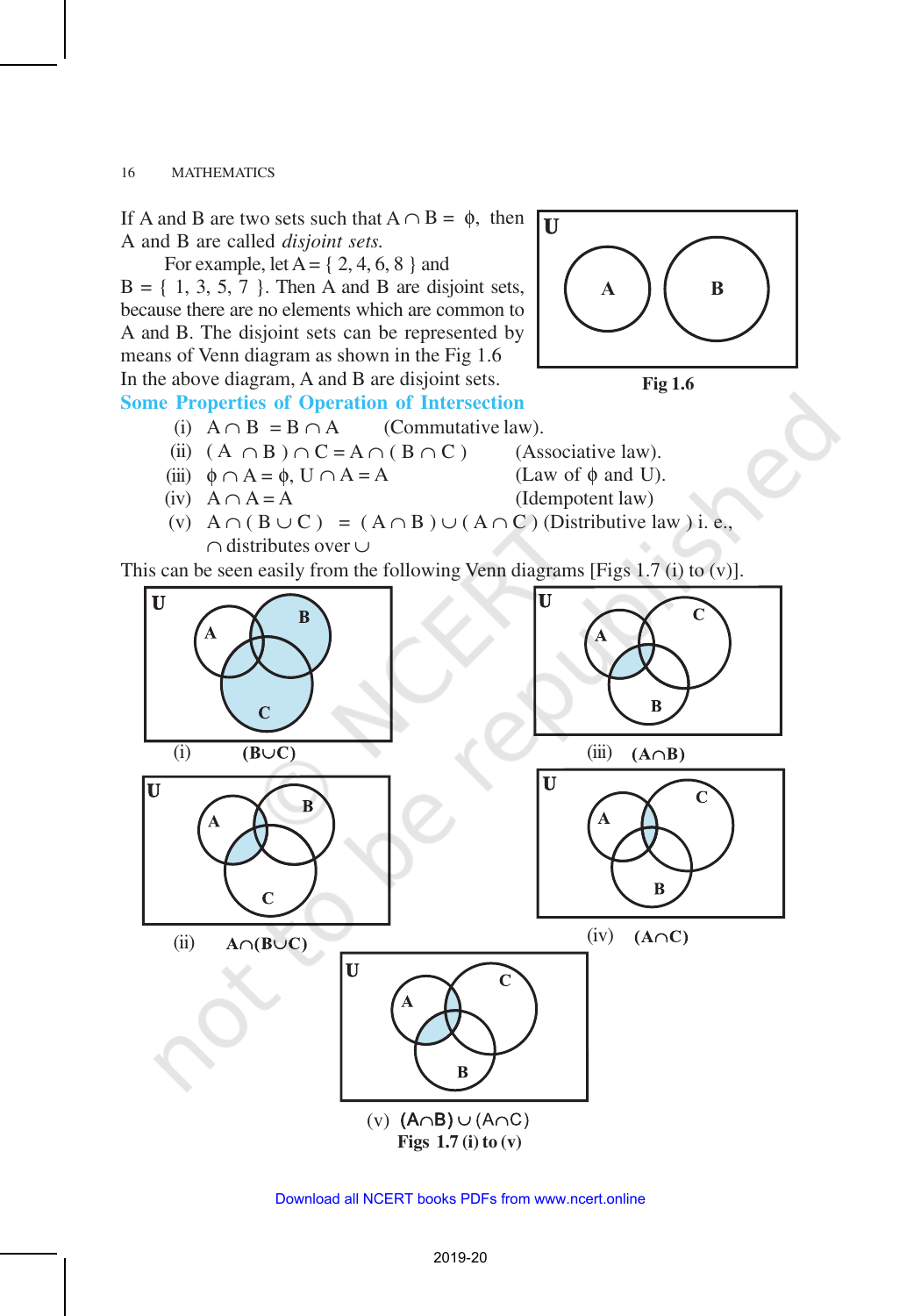**1.10.3** *Difference of sets* The difference of the sets A and B in this order is the set of elements which belong to A but not to B. Symbolically, we write A – B and read as " A minus B".

**Example 18** Let  $A = \{ 1, 2, 3, 4, 5, 6 \}$ ,  $B = \{ 2, 4, 6, 8 \}$ . Find  $A - B$  and  $B - A$ .

**Solution** We have,  $A - B = \{1, 3, 5\}$ , since the elements 1, 3, 5 belong to A but not to B and  $B - A = \{ 8 \}$ , since the element 8 belongs to B and not to A. We note that  $A - B \neq B - A$ .

**Example 19** Let V = { *a, e, i, o, u* } and  $B = \{ \{a, i, k, u\}. \text{ Find } V - B \text{ and } B - V \}$ 

**Solution** We have,  $V - B = \{e, o\}$ , since the elements *e*, *o* belong to V but not to B and  $B - V = \{k\}$ , since the element *k* belongs to B but not to V.

We note that  $V - B \neq B - V$ . Using the setbuilder notation, we can rewrite the definition of difference as

 $A - B = \{ x : x \in A \text{ and } x \notin B \}$ 

The difference of two sets A and B can be represented by Venn diagram as shown in Fig 1.8.

The shaded portion represents the difference of the two sets A and B.

*Remark* The sets  $A - B$ ,  $A \cap B$  and  $B - A$  are mutually disjoint sets, i.e., the intersection of any of these two sets is the null set as shown in Fig 1.9.

**EXERCISE 1.4**

**1.** Find the union of each of the following pairs of sets :

(i) 
$$
X = \{1, 3, 5\}
$$
  $Y = \{1, 2, 3\}$ 

(ii) 
$$
A = [a, e, i, o, u]
$$
  $B = \{a, b, c\}$ 

- (iii)  $A = \{x : x \text{ is a natural number and multiple of } 3\}$  $B = \{x : x \text{ is a natural number less than 6}\}\$
- (iv)  $A = \{x : x \text{ is a natural number and } 1 < x < 6 \}$  $B = \{x : x \text{ is a natural number and } 6 < x < 10 \}$ (v)  $A = \{1, 2, 3\}, B = \phi$
- **2.** Let  $A = \{a, b\}$ ,  $B = \{a, b, c\}$ . Is  $A \subset B$  ? What is  $A \cup B$  ?
- **3.** If A and B are two sets such that  $A \subset B$ , then what is  $A \cup B$ ?
- **4.** If A = {1, 2, 3, 4}, B = {3, 4, 5, 6}, C = {5, 6, 7, 8} and D = {7, 8, 9, 10}; find



**Fig 1.8**



**Fig 1.9**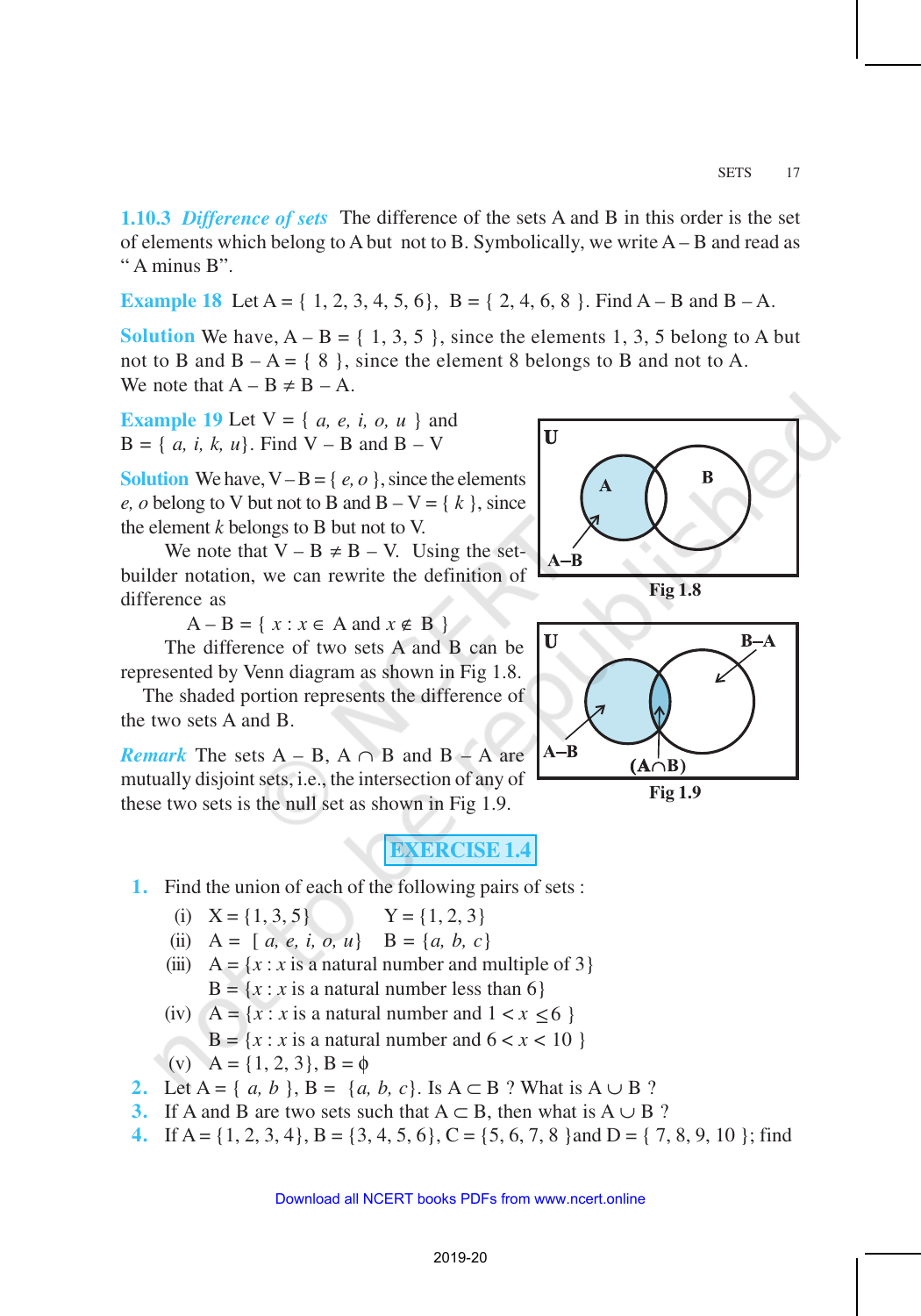|                                                                                                         | (i) $A \cup B$                                                  |  | (ii) $A \cup C$                                                                                                                                                                                                                                                                                                                        |                 |                  | (iii) $B \cup C$ (iv) $B \cup D$ |  |
|---------------------------------------------------------------------------------------------------------|-----------------------------------------------------------------|--|----------------------------------------------------------------------------------------------------------------------------------------------------------------------------------------------------------------------------------------------------------------------------------------------------------------------------------------|-----------------|------------------|----------------------------------|--|
|                                                                                                         |                                                                 |  | (v) $A \cup B \cup C$ (vi) $A \cup B \cup D$ (vii) $B \cup C \cup D$                                                                                                                                                                                                                                                                   |                 |                  |                                  |  |
| 5. Find the intersection of each pair of sets of question 1 above.                                      |                                                                 |  |                                                                                                                                                                                                                                                                                                                                        |                 |                  |                                  |  |
| 6. If A = { 3, 5, 7, 9, 11 }, B = {7, 9, 11, 13}, C = {11, 13, 15} and D = {15, 17}; find               |                                                                 |  |                                                                                                                                                                                                                                                                                                                                        |                 |                  |                                  |  |
|                                                                                                         |                                                                 |  | (i) $A \cap B$ (ii) $B \cap C$ (iii) $A \cap C \cap D$                                                                                                                                                                                                                                                                                 |                 |                  |                                  |  |
|                                                                                                         |                                                                 |  | (iv) $A \cap C$ (v) $B \cap D$ (vi) $A \cap (B \cup C)$                                                                                                                                                                                                                                                                                |                 |                  |                                  |  |
|                                                                                                         |                                                                 |  | (vii) $A \cap D$ (viii) $A \cap (B \cup D)$ (ix) $(A \cap B) \cap (B \cup C)$                                                                                                                                                                                                                                                          |                 |                  |                                  |  |
| $(X)$ $(A \cup D) \cap (B \cup C)$                                                                      |                                                                 |  |                                                                                                                                                                                                                                                                                                                                        |                 |                  |                                  |  |
| 7. If A = {x : x is a natural number }, B = {x : x is an even natural number}                           |                                                                 |  |                                                                                                                                                                                                                                                                                                                                        |                 |                  |                                  |  |
| $C = \{x : x \text{ is an odd natural number}\}\$ and $D = \{x : x \text{ is a prime number}\}\$ , find |                                                                 |  |                                                                                                                                                                                                                                                                                                                                        |                 |                  |                                  |  |
|                                                                                                         | (i) $A \cap B$                                                  |  | (ii) $A \cap C$                                                                                                                                                                                                                                                                                                                        |                 | (iii) $A \cap D$ |                                  |  |
|                                                                                                         | $(iv)$ $B \cap C$                                               |  | (v) $B \cap D$ (vi) $C \cap D$                                                                                                                                                                                                                                                                                                         |                 |                  |                                  |  |
| 8. Which of the following pairs of sets are disjoint                                                    |                                                                 |  |                                                                                                                                                                                                                                                                                                                                        |                 |                  |                                  |  |
| (i) $\{1, 2, 3, 4\}$ and $\{x : x \text{ is a natural number and } 4 \leq x \leq 6 \}$                  |                                                                 |  |                                                                                                                                                                                                                                                                                                                                        |                 |                  |                                  |  |
| (ii) { $a, e, i, o, u$ } and { $c, d, e, f$ }                                                           |                                                                 |  |                                                                                                                                                                                                                                                                                                                                        |                 |                  |                                  |  |
| (iii) $\{x : x \text{ is an even integer }\}$ and $\{x : x \text{ is an odd integer}\}$                 |                                                                 |  |                                                                                                                                                                                                                                                                                                                                        |                 |                  |                                  |  |
| 9. If A = {3, 6, 9, 12, 15, 18, 21}, B = {4, 8, 12, 16, 20},                                            |                                                                 |  |                                                                                                                                                                                                                                                                                                                                        |                 |                  |                                  |  |
| $C = \{2, 4, 6, 8, 10, 12, 14, 16\}$ , $D = \{5, 10, 15, 20\}$ ; find                                   |                                                                 |  |                                                                                                                                                                                                                                                                                                                                        |                 |                  |                                  |  |
|                                                                                                         | (i) $A - B$ (ii) $A - C$                                        |  |                                                                                                                                                                                                                                                                                                                                        | $(iii)$ $A - D$ |                  | $(iv)$ $B - A$                   |  |
|                                                                                                         | (v) $C - A$ (vi) $D - A$                                        |  |                                                                                                                                                                                                                                                                                                                                        | $(vii)$ $B - C$ |                  | (viii) $B - D$                   |  |
|                                                                                                         | $(ix)$ $C - B$ $(x)$ $D - B$                                    |  |                                                                                                                                                                                                                                                                                                                                        | $(xi)$ $C - D$  |                  | $(xii)$ $D - C$                  |  |
| <b>10.</b> If X= { a, b, c, d } and Y = { f, b, d, g}, find                                             |                                                                 |  |                                                                                                                                                                                                                                                                                                                                        |                 |                  |                                  |  |
|                                                                                                         | $(i)$ $X - Y$                                                   |  | (ii) $Y-X$                                                                                                                                                                                                                                                                                                                             | (iii)           | $X \cap Y$       |                                  |  |
| TCT                                                                                                     | $\mathbf{d}$ and $\mathbf{c}$ and $\mathbf{d}$ and $\mathbf{d}$ |  | $\mathbf{1} \cap \mathbf{1}$ $\mathbf{1}$ $\mathbf{1}$ $\mathbf{1}$ $\mathbf{1}$ $\mathbf{1}$ $\mathbf{1}$ $\mathbf{1}$ $\mathbf{1}$ $\mathbf{1}$ $\mathbf{1}$ $\mathbf{1}$ $\mathbf{1}$ $\mathbf{1}$ $\mathbf{1}$ $\mathbf{1}$ $\mathbf{1}$ $\mathbf{1}$ $\mathbf{1}$ $\mathbf{1}$ $\mathbf{1}$ $\mathbf{1}$ $\mathbf{1}$ $\mathbf{1$ |                 |                  |                                  |  |

**11.** If **R** is the set of real numbers and **Q** is the set of rational numbers, then what is **R** – **Q**?

#### **12.** State whether each of the following statement is true or false. Justify your answer.

- (i)  $\{2, 3, 4, 5\}$  and  $\{3, 6\}$  are disjoint sets.
- (ii) {  $a, e, i, o, u$  } and {  $a, b, c, d$  } are disjoint sets.
- (iii)  $\{2, 6, 10, 14\}$  and  $\{3, 7, 11, 15\}$  are disjoint sets.
- (iv)  $\{2, 6, 10\}$  and  $\{3, 7, 11\}$  are disjoint sets.

# **1.11 Complement of a Set**

Let U be the universal set which consists of all prime numbers and A be the subset of U which consists of all those prime numbers that are not divisors of 42. Thus, A =  $\{x : x \in U \text{ and } x \text{ is not a divisor of 42 } \}$ . We see that  $2 \in U$  but  $2 \notin A$ , because 2 is divisor of 42. Similarly,  $3 \in U$  but  $3 \notin A$ , and  $7 \in U$  but  $7 \notin A$ . Now 2, 3 and 7 are the only elements of U which do not belong to A. The set of these three prime numbers, i.e., the set {2, 3, 7} is called the *Complement* of A with respect to U, and is denoted by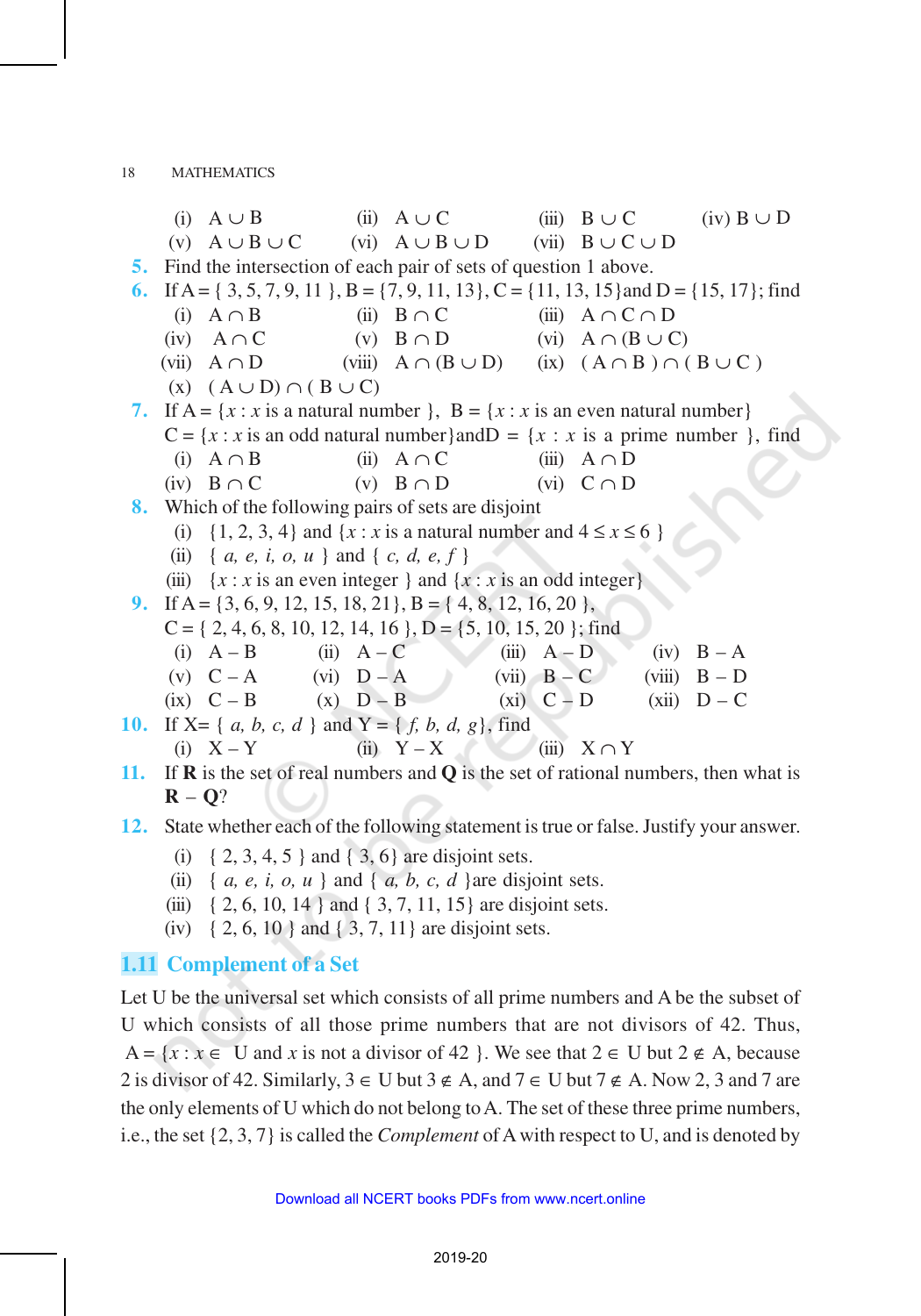A'. So we have  $A' = \{2, 3, 7\}$ . Thus, we see that

 $A' = \{x : x \in U \text{ and } x \notin A \}.$  This leads to the following definition.

**Definition 8** Let U be the universal set and A a subset of U. Then the complement of A is the set of all elements of U which are not the elements of A. Symbolically, we write A' to denote the complement of A with respect to U. Thus,

 $A' = \{x : x \in U \text{ and } x \notin A \}$ . Obviously  $A' = U - A$ 

We note that the complement of a set A can be looked upon, alternatively, as the difference between a universal set U and the set A.

**Example 20** Let  $U = \{1, 2, 3, 4, 5, 6, 7, 8, 9, 10\}$  and  $A = \{1, 3, 5, 7, 9\}$ . Find A'.

**Solution** We note that 2, 4, 6, 8, 10 are the only elements of U which do not belong to A. Hence  $A' = \{2, 4, 6, 8, 10\}$ .

**Example 21** Let U be universal set of all the students of Class XI of a coeducational school and A be the set of all girls in Class XI. Find A′.

**Solution** Since A is the set of all girls, A' is clearly the set of all boys in the class.

**ANOTE** If A is a subset of the universal set U, then its complement A<sup>'</sup> is also a subset of U.

Again in Example 20 above, we have  $A' = \{2, 4, 6, 8, 10\}$ 

Hence  $(A')' = \{x : x \in U \text{ and } x \notin A'\}$ 

 $= \{1, 3, 5, 7, 9\} = A$ 

It is clear from the definition of the complement that for any subset of the universal set U, we have  $(A')' = A$ 

Now, we want to find the results for ( $A \cup B$ )' and  $A' \cap B'$  in the followng example.

**Example 22** Let  $U = \{1, 2, 3, 4, 5, 6\}$ ,  $A = \{2, 3\}$  and  $B = \{3, 4, 5\}$ .

Find A', B', A'  $\cap$  B', A  $\cup$  B and hence show that (A  $\cup$  B)' = A' $\cap$  B'.

**Solution** Clearly A' =  $\{1, 4, 5, 6\}$ , B' =  $\{1, 2, 6\}$ . Hence A'  $\cap$  B' =  $\{1, 6\}$ 

Also 
$$
A \cup B = \{ 2, 3, 4, 5 \}
$$
, so that  $(A \cup B)' = \{ 1, 6 \}$ 

 $(A \cup B)' = \{ 1, 6 \} = A' \cap B'$ 

It can be shown that the above result is true in general. If A and B are any two subsets of the universal set U, then

 $(A \cup B)' = A' \cap B'$ . Similarly,  $(A \cap B)' = A' \cup B'$ . These two results are stated in words as follows :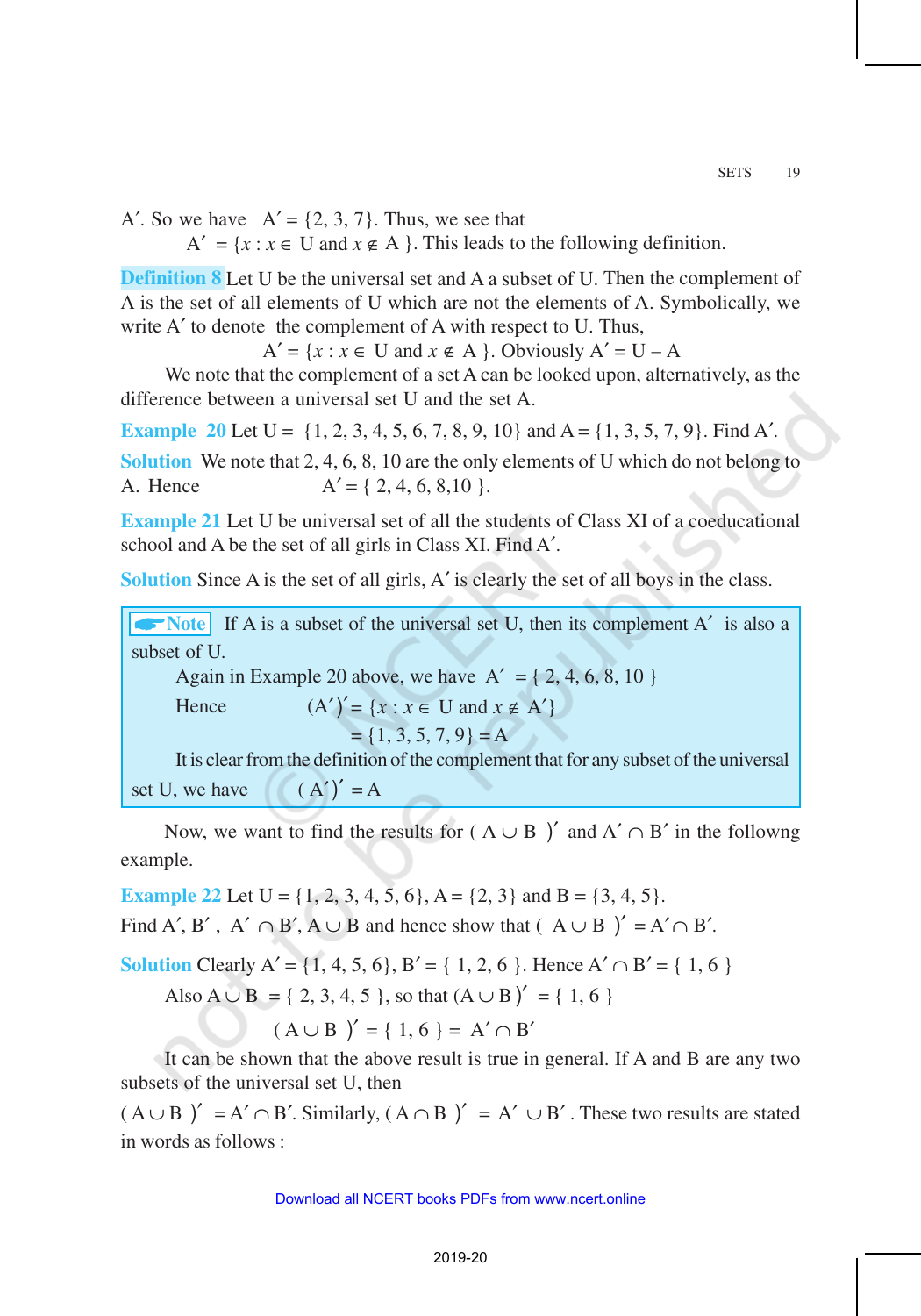*The complement of the union of two sets is the intersection of their complements and the complement of the intersection of two sets is the union of their complements.* These are called *De Morgan's laws*. These are named after the mathematician De Morgan.

lu.  $\overline{A}'$  $\mathbf A$ 

The complement A′ of a set A can be represented by a Venn diagram as shown in Fig 1.10.

The shaded portion represents the complement of the set A.

#### **Some Properties of Complement Sets**

- **1.** Complement laws: (i)  $A \cup A' = U$  (ii)  $A \cap A' = \emptyset$
- **2.** De Morgan's law: (i)  $(A \cup B)' = A' \cap B'$  (ii)  $(A \cap B)' = A' \cup B'$
- **3.** Law of double complementation :  $(A')' = A$

**4.** Laws of empty set and universal set  $\phi' = U$  and  $U' = \phi$ . These laws can be verified by using Venn diagrams.

# **EXERCISE 1.5**

- **1.** Let  $U = \{ 1, 2, 3, 4, 5, 6, 7, 8, 9 \}$ ,  $A = \{ 1, 2, 3, 4 \}$ ,  $B = \{ 2, 4, 6, 8 \}$  and  $C = \{3, 4, 5, 6\}$ . Find (i) A' (ii) B' (iii) (A  $\cup$  C)' (iv) (A  $\cup$  B)' (v) (A')'  $(vi)$   $(B - C)'$
- **2.** If  $U = \{a, b, c, d, e, f, g, h\}$ , find the complements of the following sets : (i)  $A = \{a, b, c\}$  (ii)  $B = \{d, e, f, g\}$ (iii)  $C = \{a, c, e, g\}$  (iv)  $D = \{f, g, h, a\}$
- **3.** Taking the set of natural numbers as the universal set, write down the complements of the following sets:
	- (i)  $\{x : x \text{ is an even natural number}\}\$  (ii)  $\{x : x \text{ is an odd natural number}\}\$
	- (iii)  $\{x : x \text{ is a positive multiple of } 3\}$  (iv)  $\{x : x \text{ is a prime number } \}$
	- (v)  $\{x : x \text{ is a natural number divisible by 3 and 5}\}\$
	- (vi)  $\{ x : x \text{ is a perfect square } \}$  (vii)  $\{ x : x \text{ is a perfect cube } \}$
	- (viii)  $\{ x : x + 5 = 8 \}$  (ix)  $\{ x : 2x + 5 = 9 \}$
	- (x) { $x : x \ge 7$ } (xi) { $x : x \in N$  and  $2x + 1 > 10$  }
- **4.** If  $U = \{1, 2, 3, 4, 5, 6, 7, 8, 9\}$ ,  $A = \{2, 4, 6, 8\}$  and  $B = \{2, 3, 5, 7\}$ . Verify that (i)  $(A \cup B)' = A' \cap B'$  (ii)  $(A \cap B)' = A' \cup B'$
- **5.** Draw appropriate Venn diagram for each of the following : (i)  $(A \cup B)'$ , (ii)  $A' \cap B'$ , (iii)  $(A \cap B)'$ , (iv)  $A' \cup B'$
- **6.** Let U be the set of all triangles in a plane. If A is the set of all triangles with at least one angle different from 60°, what is A′?



- 
- 
- -
	-
	-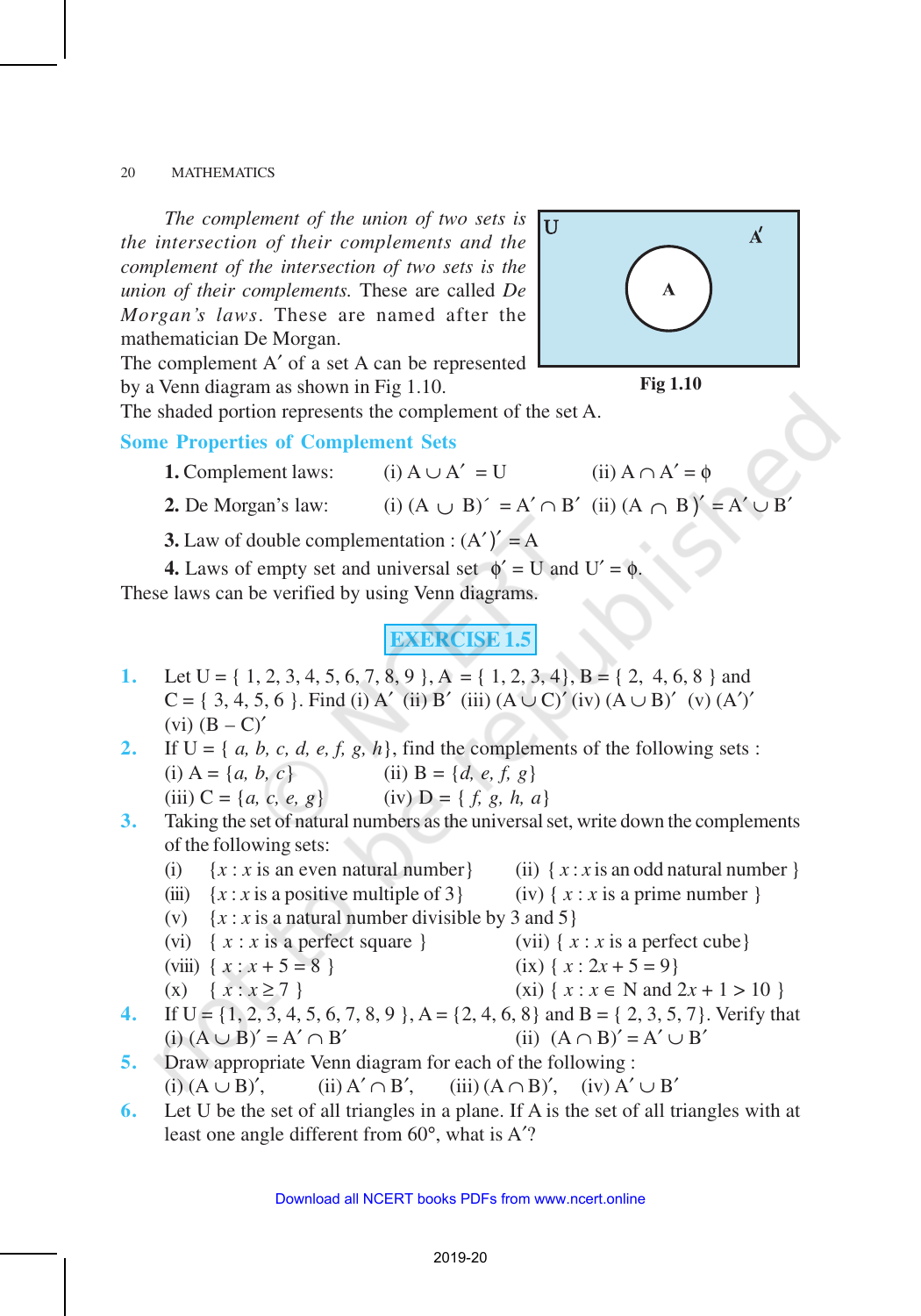**7.** Fill in the blanks to make each of the following a true statement :

(i) 
$$
A \cup A' = \dots
$$
 (ii)  $\phi' \cap A = \dots$ 

(iii)  $A \cap A' = \dots$  (iv)  $U' \cap A = \dots$ 

# **1.12 Practical Problems on Union and Intersection of Two Sets**

In earlier Section, we have learnt union, intersection and difference of two sets. In this Section, we will go through some practical problems related to our daily life.The formulae derived in this Section will also be used in subsequent Chapter on Probability (Chapter 16).



**Fig 1.11**

Let A and B be finite sets. If  $A \cap B = \emptyset$ , then

 $(i) n (A \cup B) = n (A) + n (B)$  ... (1)

The elements in  $A \cup B$  are either in A or in B but not in both as  $A \cap B = \emptyset$ . So, (1) follows immediately.

In general, if A and B are finite sets, then

(ii)  $n(A \cup B) = n(A) + n(B) - n(A \cap B)$  ... (2)

Note that the sets  $A - B$ ,  $A \cap B$  and  $B - A$  are disjoint and their union is  $A \cup B$ (Fig 1.11). Therefore

$$
n(A \cup B) = n(A - B) + n(A \cap B) + n(B - A)
$$
  
= n(A - B) + n(A ∩ B) + n(B - A) + n(A ∩ B) - n(A ∩ B)  
= n(A) + n(B) - n(A ∩ B), which verifies (2)  
(iii) If A, B and C are finite sets, then  

$$
n(A \cup B \cup C) = n(A) + n(B) + n(C) - n(A ∩ B) - n(B ∩ C)
$$
  
- n(A ∩ C) + n(A ∩ B ∩ C) ... (3)  
In fact, we have  

$$
n(A \cup B \cup C) = n(A) + n(B \cup C) - n[A ∩ (B \cup C)]
$$
[by (2)]  
= n(A) + n(B) + n(C) - n(B ∩ C) - n[A ∩ (B ∪ C)] [by (2)]  
Since A ∩ (B ∪ C) = (A ∩ B) ∪ (A ∩ C), we get  

$$
n[A ∩ (B ∪ C)] = n(A ∩ B) + n(A ∩ C) - n[(A ∩ B) ∩ (A ∩ C)]
$$

$$
n [A + (B \cup C)] = n (A + B) + n (A + C) - n [(A + B)] + n (A + C)
$$
  
=  $n (A \cap B) + n (A \cap C) - n (A \cap B \cap C)$ 

Therefore

$$
n(A \cup B \cup C) = n(A) + n(B) + n(C) - n(A \cap B) - n(B \cap C) - n(A \cap C) + n(A \cap B \cap C)
$$

This proves (3).

**Example 23** If X and Y are two sets such that  $X \cup Y$  has 50 elements, X has 28 elements and Y has 32 elements, how many elements does  $X \cap Y$  have ?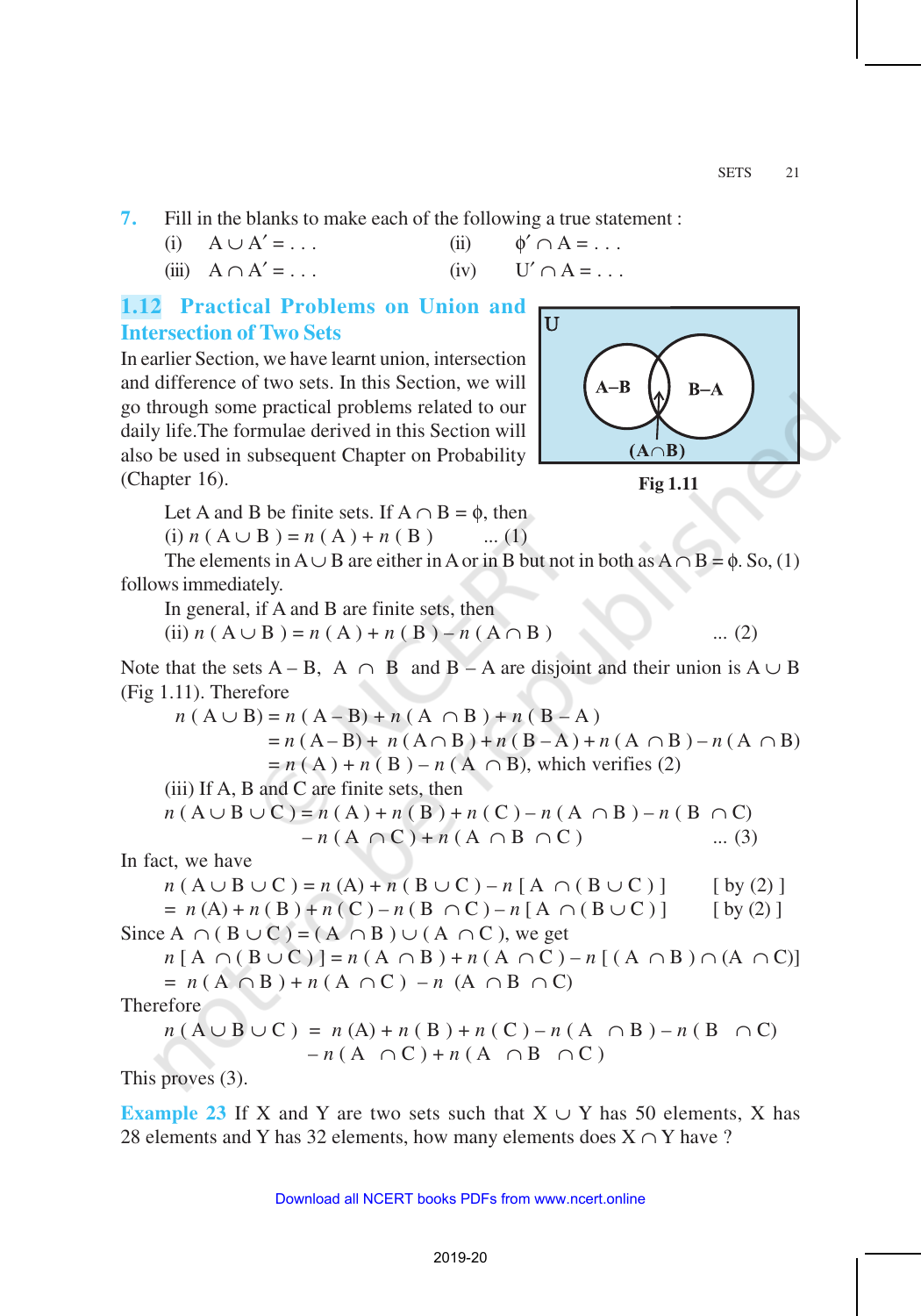#### **Solution** Given that

 $n ( X ∪ Y ) = 50, n ( X ) = 28, n ( Y ) = 32,$  $n(X \cap Y) = ?$ 

By using the formula

$$
n(X \cup Y) = n(X) + n(Y) - n(X \cap Y),
$$

we find that

$$
n (X \cap Y) = n (X) + n (Y) - n (X \cup Y)
$$
  
= 28 + 32 - 50 = 10



**Fig 1.12**

**Alternatively**, suppose  $n$  (  $X \cap Y$  ) = k, then

$$
n (X - Y) = 28 - k, n (Y - X) = 32 - k
$$
 (by Venn diagram in Fig 1.12)  
This gives  $50 = n (X \cup Y) = n (X - Y) + n (X \cap Y) + n (Y - X)$   
=  $(28 - k) + k + (32 - k)$   
Hence  $k = 10$ .

**Example 24** In a school there are 20 teachers who teach mathematics or physics. Of these, 12 teach mathematics and 4 teach both physics and mathematics. How many teach physics ?

**Solution** Let M denote the set of teachers who teach mathematics and P denote the set of teachers who teach physics. In the statement of the problem, the word 'or' gives us a clue of union and the word 'and' gives us a clue of intersection. We, therefore, have

$$
n(M \cup P) = 20
$$
,  $n(M) = 12$  and  $n(M \cap P) = 4$ 

We wish to determine *n* ( P ).

Using the result

$$
n ( M \cup P ) = n ( M ) + n ( P ) - n ( M \cap P ),
$$

we obtain

 $20 = 12 + n (P) - 4$ 

Thus  $n ( P ) = 12$ 

Hence 12 teachers teach physics.

**Example 25** In a class of 35 students, 24 like to play cricket and 16 like to play football. Also, each student likes to play at least one of the two games. How many students like to play both cricket and football ?

**Solution** Let X be the set of students who like to play cricket and Y be the set of students who like to play football. Then  $X \cup Y$  is the set of students who like to play at least one game, and  $X \cap Y$  is the set of students who like to play both games. Given  $n (Y) = 24, n (Y) = 16, n (Y + Y) = 35, n (Y \cap Y) = ?$ 

Using the formula 
$$
n(X \cup Y) = n(X) + n(Y) - n(X \cap Y)
$$
, we get  
\n
$$
35 = 24 + 16 - n(X \cap Y)
$$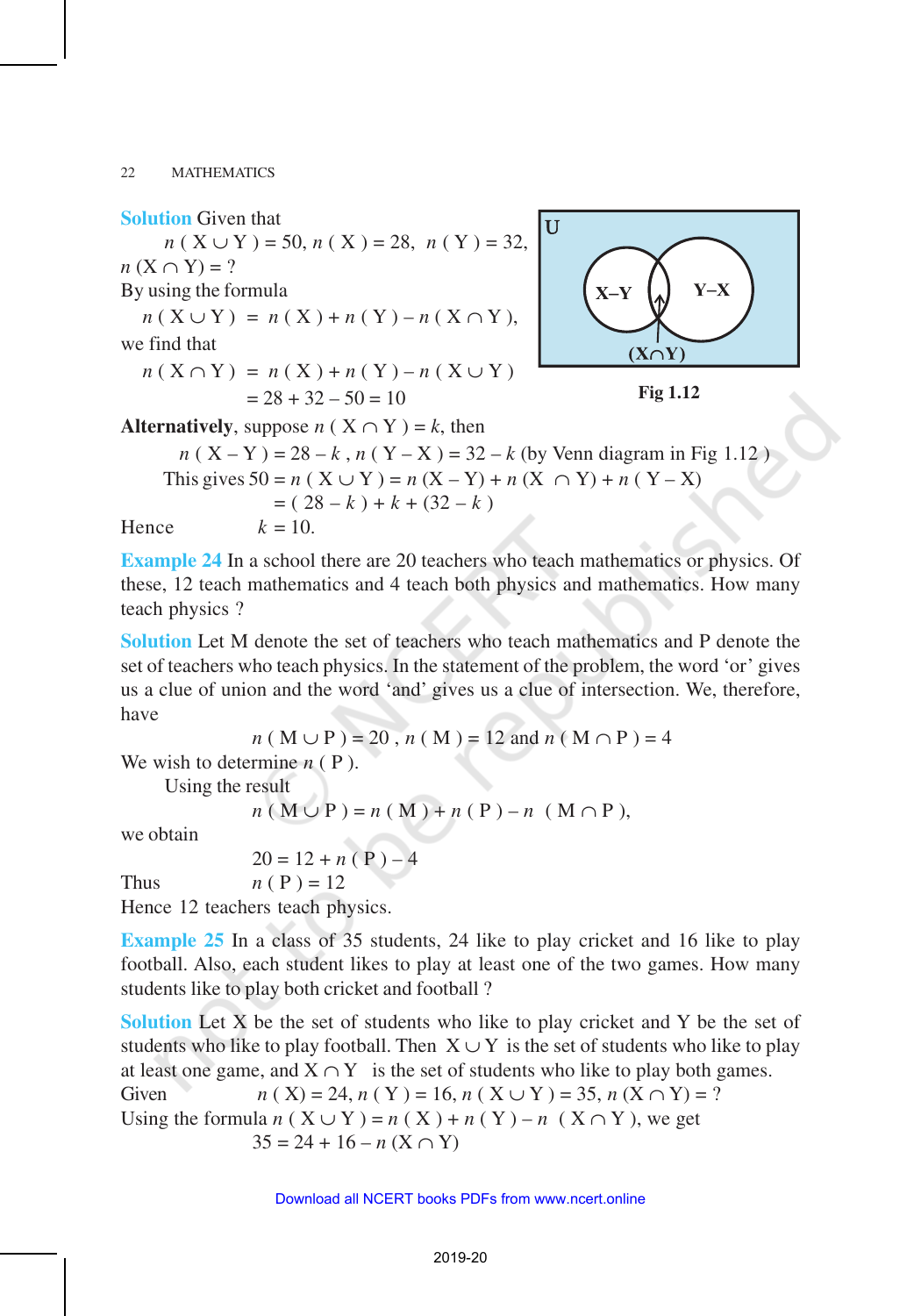Thus,  $n(X \cap Y) = 5$ i.e., 5 students like to play both games.

**Example 26** In a survey of 400 students in a school, 100 were listed as taking apple juice, 150 as taking orange juice and 75 were listed as taking both apple as well as orange juice. Find how many students were taking neither apple juice nor orange juice.

**Solution** Let U denote the set of surveyed students and A denote the set of students taking apple juice and B denote the set of students taking orange juice. Then

*n* (U) = 400, *n* (A) = 100, *n* (B) = 150 and *n* (A ∩ B) = 75. Now  $n(A' \cap B') = n(A \cup B)'$  $= n$  (U) – *n* (A  $\cup$  B)  $= n$  (U) – *n* (A) – *n* (B) + *n* (A  $\cap$  B)  $= 400 - 100 - 150 + 75 = 225$ 

Hence 225 students were taking neither apple juice nor orange juice.

**Example 27** There are 200 individuals with a skin disorder, 120 had been exposed to the chemical C<sub>1</sub>, 50 to chemical C<sub>2</sub>, and 30 to both the chemicals C<sub>1</sub> and C<sub>2</sub>. Find the number of individuals exposed to

- (i) Chemical C<sub>1</sub> but not chemical C<sub>2</sub> (ii) Chemical C<sub>2</sub> but not chemical C<sub>1</sub>
- (iii) Chemical  $C_1$  or chemical  $C_2$

**Solution** Let U denote the universal set consisting of individuals suffering from the skin disorder, A denote the set of individuals exposed to the chemical  $C_1$  and B denote the set of individuals exposed to the chemical  $C_2$ .

Here *n* ( U) = 200, *n* ( A ) = 120, *n* ( B ) = 50 and *n* ( A  $\cap$  B ) = 30

(i) From the Venn diagram given in Fig 1.13, we have

 $A = (A - B) \cup (A \cap B)$ .

 $n(A) = n(A - B) + n(A \cap B)$  (Since A – B) and A  $\cap$  B are disjoint.) or  $n(A - B) = n(A) - n(A \cap B) = 120 - 30 = 90$ 

Hence, the number of individuals exposed to chemical  $C_1$  but not to chemical  $C_2$  is 90.

(ii) From the Fig 1.13, we have

 $B = (B - A) \cup (A \cap B).$ and so, *n* (B) = *n* (B – A) + *n* (A  $\cap$  B) (Since B – A and A ∩B are disjoint.) or  $n (B - A) = n (B) - n (A \cap B)$  $= 50 - 30 = 20$  Fig 1.13

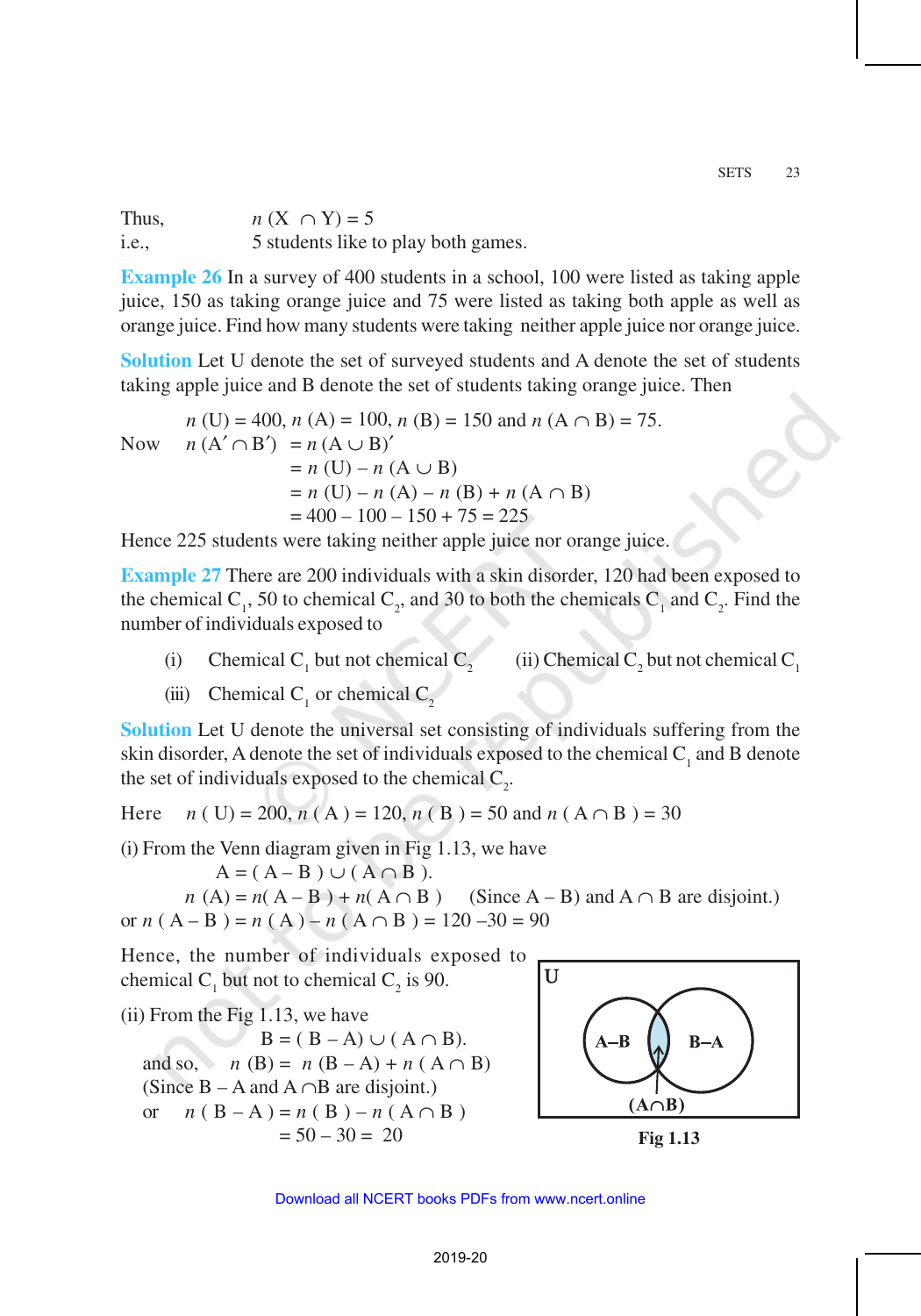Thus, the number of individuals exposed to chemical  $C_2$  and not to chemical  $C_1$  is 20. (iii) The number of individuals exposed either to chemical  $C_1$  or to chemical  $C_2$ , i.e.,

$$
n (A \cup B) = n (A) + n (B) - n (A \cap B)
$$
  
= 120 + 50 - 30 = 140.

**EXERCISE 1.6**

- **1.** If X and Y are two sets such that  $n(X) = 17$ ,  $n(Y) = 23$  and  $n(X \cup Y) = 38$ , find  $n$  (  $X \cap Y$  ).
- **2.** If X and Y are two sets such that X ∪ Y has 18 elements, X has 8 elements and Y has 15 elements ; how many elements does  $X \cap Y$  have?
- **3.** In a group of 400 people, 250 can speak Hindi and 200 can speak English. How many people can speak both Hindi and English?
- **4.** If S and T are two sets such that S has 21 elements, T has 32 elements, and S ∩ T has 11 elements, how many elements does  $S \cup T$  have?
- **5.** If X and Y are two sets such that X has 40 elements, X ∪ Y has 60 elements and  $X \cap Y$  has 10 elements, how many elements does Y have?
- **6.** In a group of 70 people, 37 like coffee, 52 like tea and each person likes at least one of the two drinks. How many people like both coffee and tea?
- **7.** In a group of 65 people, 40 like cricket, 10 like both cricket and tennis. How many like tennis only and not cricket? How many like tennis?
- **8.** In a committee, 50 people speak French, 20 speak Spanish and 10 speak both Spanish and French. How many speak at least one of these two languages?

### *Miscellaneous Examples*

**Example 28** Show that the set of letters needed to spell " CATARACT " and the set of letters needed to spell " TRACT" are equal.

**Solution** Let X be the set of letters in "CATARACT". Then

$$
X = \{ C, A, T, R \}
$$

Let Y be the set of letters in "TRACT". Then

 $Y = \{ T, R, A, C, T \} = \{ T, R, A, C \}$ 

Since every element in X is in Y and every element in Y is in X. It follows that  $X = Y$ .

**Example 29** List all the subsets of the set  $\{-1, 0, 1\}$ .

**Solution** Let  $A = \{-1, 0, 1\}$ . The subset of A having no element is the empty set  $\phi$ . The subsets of A having one element are  $\{-1\}$ ,  $\{0\}$ ,  $\{1\}$ . The subsets of A having two elements are  $\{-1, 0\}$ ,  $\{-1, 1\}$ ,  $\{0, 1\}$ . The subset of A having three elements of A is A itself. So, all the subsets of A are  $\phi$ ,  $\{-1\}$ ,  $\{0\}$ ,  $\{1\}$ ,  $\{-1, 0\}$ ,  $\{-1, 1\}$ ,  $\{0, 1\}$  and  $\{-1, 0, 1\}$ .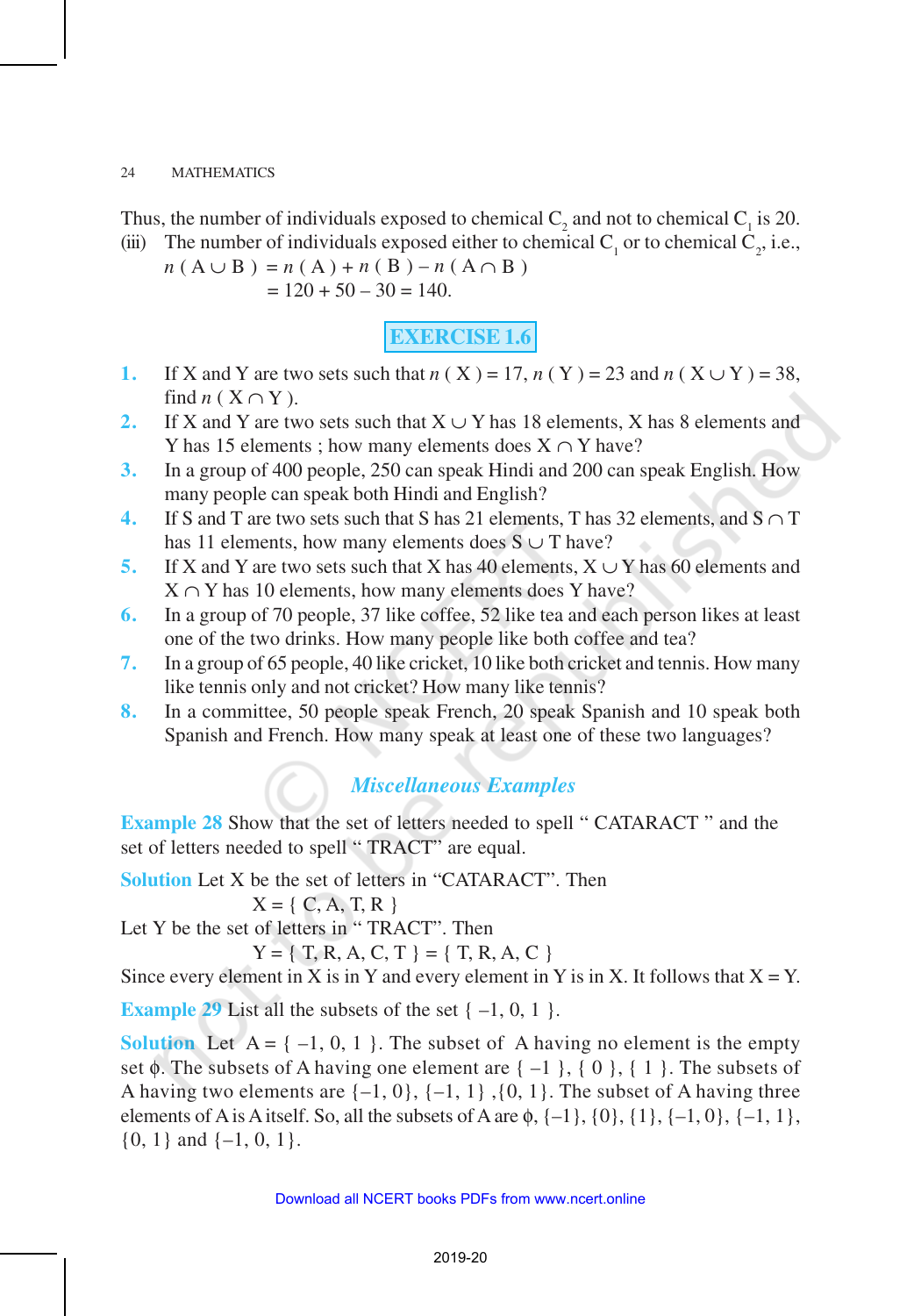**Example 30** Show that  $A \cup B = A \cap B$  implies  $A = B$ 

**Solution** Let *a* ∈ A. Then *a* ∈ A ∪ B. Since  $A \cup B = A \cap B$ , *a* ∈ A  $\cap B$ . So *a* ∈ B. Therefore,  $A \subset B$ . Similarly, if  $b \in B$ , then  $b \in A \cup B$ . Since

 $A \cup B = A \cap B$ ,  $b \in A \cap B$ . So,  $b \in A$ . Therefore,  $B \subset A$ . Thus,  $A = B$ 

**Example 31** For any sets A and B, show that  $P(A \cap B) = P(A) \cap P(B)$ .

**Solution** Let  $X \in P$  ( $A \cap B$ ). Then  $X \subset A \cap B$ . So,  $X \subset A$  and  $X \subset B$ . Therefore,  $X \in P(A)$  and  $X \in P(B)$  which implies  $X \in P(A) \cap P(B)$ . This gives  $P(A \cap B)$  $\subset P(A) \cap P(B)$ . Let  $Y \in P(A) \cap P(B)$ . Then  $Y \in P(A)$  and  $Y \in P(B)$ . So,  $Y \subset A$  and  $Y \subset B$ . Therefore,  $Y \subset A \cap B$ , which implies  $Y \in P(A \cap B)$ . This gives  $P(A) \cap P(B) \subset P(A \cap B)$ Hence  $P(A \cap B) = P(A) \cap P(B)$ .

**Example 32** A market research group conducted a survey of 1000 consumers and reported that 720 consumers like product A and 450 consumers like product B, what is the least number that must have liked both products?

**Solution** Let U be the set of consumers questioned, S be the set of consumers who liked the product A and T be the set of consumers who like the product B. Given that

$$
n(V) = 1000, n(S) = 720, n(T) = 450
$$

So  $n(S \cup T) = n(S) + n(T) - n(S \cap T)$ 

 $= 720 + 450 - n (S \cap T) = 1170 - n (S \cap T)$ 

Therefore, *n* ( S ∪ T ) is maximum when *n* ( S ∩ T ) is least. But S ∪ T  $\subset$  U implies  $n(S \cup T) \le n(U) = 1000$ . So, maximum values of *n* ( $S \cup T$ ) is 1000. Thus, the least value of  $n(S \cap T)$  is 170. Hence, the least number of consumers who liked both products is 170.

**Example 33** Out of 500 car owners investigated, 400 owned car A and 200 owned car B, 50 owned both A and B cars. Is this data correct?

**Solution** Let U be the set of car owners investigated, M be the set of persons who owned car A and S be the set of persons who owned car B.

Given that  $n(V) = 500$ ,  $n(M) = 400$ ,  $n(S) = 200$  and  $n(S \cap M) = 50$ . Then  $n(S \cup M) = n(S) + n(M) - n(S \cap M) = 200 + 400 - 50 = 550$ But  $S \cup M \subset U$  implies  $n(S \cup M) \leq n(U)$ .

This is a contradiction. So, the given data is incorrect.

**Example 34** A college awarded 38 medals in football, 15 in basketball and 20 in cricket. If these medals went to a total of 58 men and only three men got medals in all the three sports, how many received medals in exactly two of the three sports ?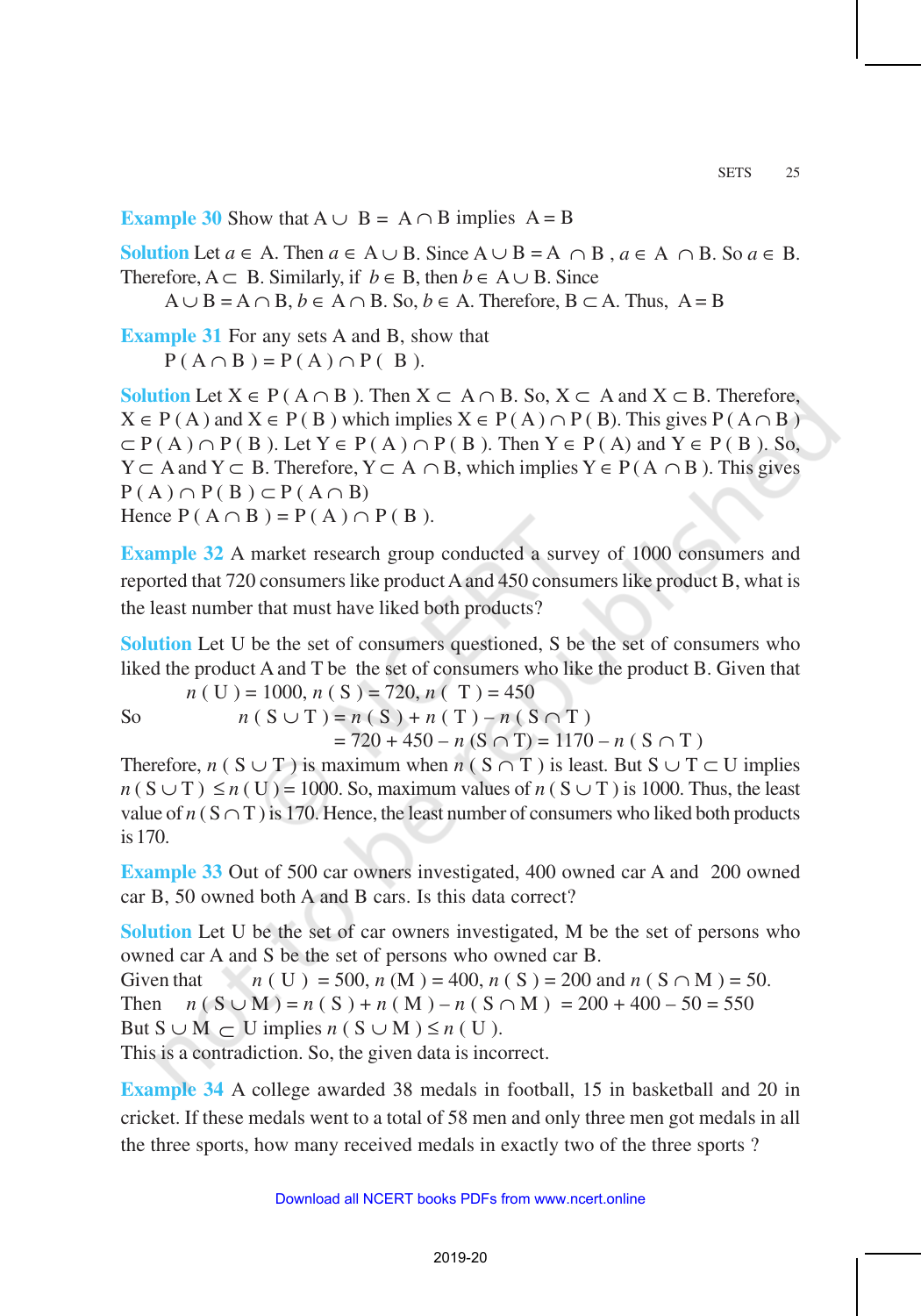**Solution** Let F, B and C denote the set of men who received medals in football, basketball and cricket, respectively.

Then *n* (F) = 38, *n* (B) = 15, *n* (C) = 20

 $n (F \cup B \cup C) = 58$  and  $n (F \cap B \cap C) = 3$ Therefore,  $n (F \cup B \cup C) = n (F) + n (B)$ *+ n* ( C ) *– n* (F ∩ B ) *– n* (F ∩ C ) – *n* (B ∩ C ) +

$$
n(F \cap B \cap C),
$$

gives *n* ( F ∩ B ) + *n* ( F ∩ C ) + *n* ( B ∩ C ) = 18

Consider the Venn diagram as given in Fig 1.14



**Fig 1.14**

Here, *a* denotes the number of men who got medals in football and basketball only, *b* denotes the number of men who got medals in football and cricket only, *c* denotes the number of men who got medals in basket ball and cricket only and *d* denotes the number of men who got medal in all the three. Thus,  $d = n$  ( $F \cap B \cap C$ ) = 3 and  $a + d + b + d + c + d = 18$ 

Therefore 
$$
a+b+c=9
$$
,

which is the number of people who got medals in exactly two of the three sports.

#### *Miscellaneous Exercise on Chapter 1*

- **1.** Decide, among the following sets, which sets are subsets of one and another:  $A = \{ x : x \in \mathbb{R} \text{ and } x \text{ satisfy } x^2 - 8x + 12 = 0 \},$  $B = \{ 2, 4, 6 \}, C = \{ 2, 4, 6, 8, \dots \}, D = \{ 6 \}.$
- **2.** In each of the following, determine whether the statement is true or false. If it is true, prove it. If it is false, give an example.

(i) If *x* ∈ A and A ∈ B , then *x* ∈ B

- (ii) If  $A \subset B$  and  $B \in C$ , then  $A \in C$
- (iii) If  $A \subset B$  and  $B \subset C$ , then  $A \subset C$
- (iv) If  $A \not\subset B$  and  $B \not\subset C$ , then  $A \not\subset C$
- (v) If  $x \in A$  and  $A \nsubseteq B$ , then  $x \in B$
- (vi) If A ⊂ B and *x* ∉ B , then *x* ∉ A
- **3.** Let A, B, and C be the sets such that  $A \cup B = A \cup C$  and  $A \cap B = A \cap C$ . Show that  $B = C$ .
- **4.** Show that the following four conditions are equivalent :

(i)  $A \subset B$ (ii)  $A - B = \phi$  (iii)  $A \cup B = B$  (iv)  $A \cap B = A$ 

- **5.** Show that if  $A \subset B$ , then  $C B \subset C A$ .
- **6.** Assume that  $P(A) = P(B)$ . Show that  $A = B$
- **7.** Is it true that for any sets A and B,  $P(A) \cup P(B) = P(A \cup B)$ ? Justify your answer.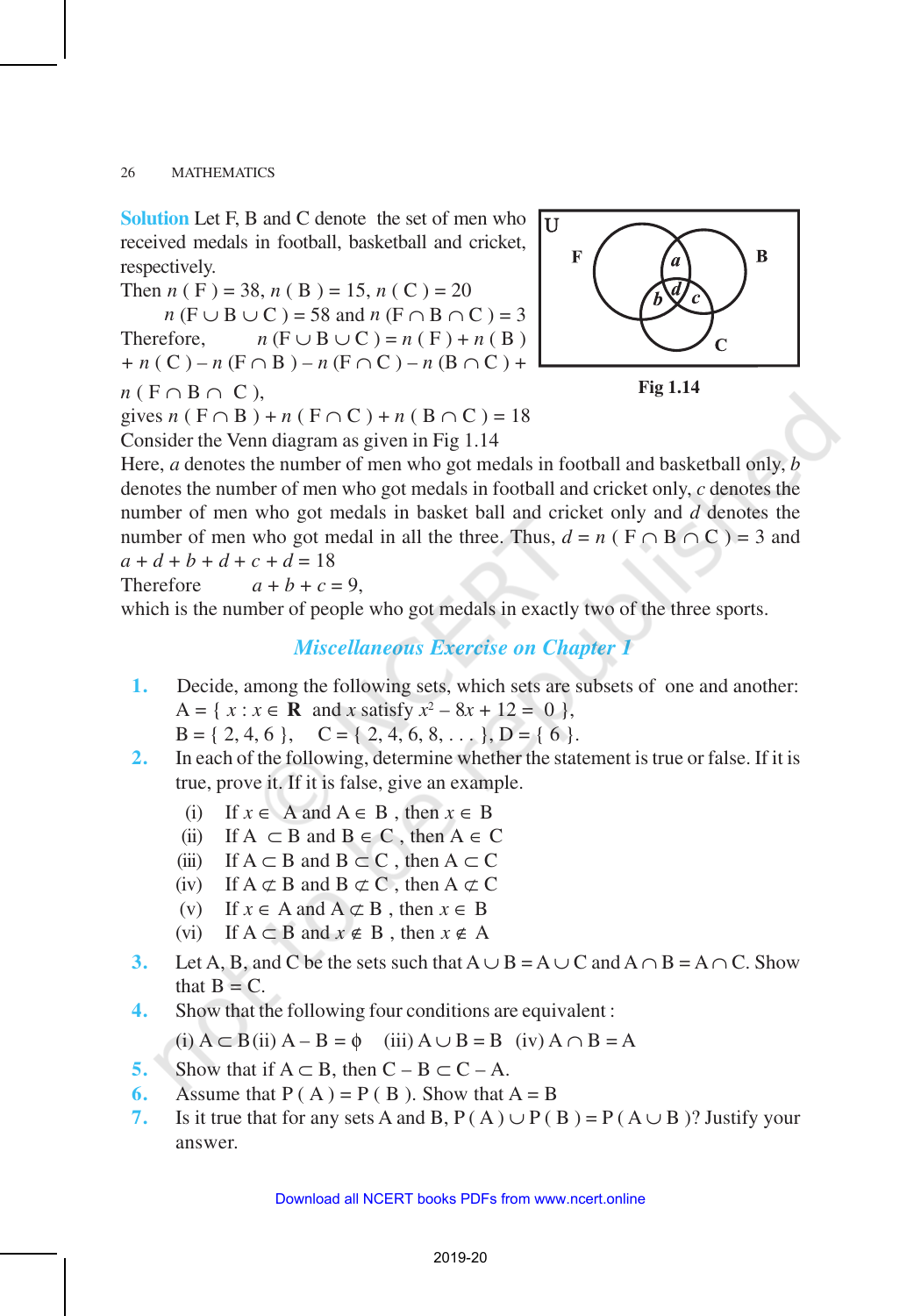- **8.** Show that for any sets A and B,  $A = (A \cap B) \cup (A - B)$  and  $A \cup (B - A) = (A \cup B)$
- **9.** Using properties of sets, show that  $(i) A ∪ (A ∩ B) = A$  (ii)  $A ∩ (A ∪ B) = A$ .
- **10.** Show that  $A \cap B = A \cap C$  need not imply  $B = C$ .
- **11.** Let A and B be sets. If  $A \cap X = B \cap X = \emptyset$  and  $A \cup X = B \cup X$  for some set X, show that  $A = B$ .
	- (**Hints**  $A = A \cap (A \cup X)$ ,  $B = B \cap (B \cup X)$  and use Distributive law)
- **12.** Find sets A, B and C such that  $A \cap B$ ,  $B \cap C$  and  $A \cap C$  are non-empty sets and  $A \cap B \cap C = \emptyset$ .
- **13.** In a survey of 600 students in a school, 150 students were found to be taking tea and 225 taking coffee, 100 were taking both tea and coffee. Find how many students were taking neither tea nor coffee?
- **14.** In a group of students, 100 students know Hindi, 50 know English and 25 know both. Each of the students knows either Hindi or English. How many students are there in the group?
- **15.** In a survey of 60 people, it was found that 25 people read newspaper H, 26 read newspaper T, 26 read newspaper I, 9 read both H and I, 11 read both H and T, 8 read both T and I, 3 read all three newspapers. Find:
	- (i) the number of people who read at least one of the newspapers.
	- (ii) the number of people who read exactly one newspaper.
- **16.** In a survey it was found that 21 people liked product A, 26 liked product B and 29 liked product C. If 14 people liked products A and B, 12 people liked products C and A, 14 people liked products B and C and 8 liked all the three products. Find how many liked product C only.

### *Summary*

This chapter deals with some basic definitions and operations involving sets. These are summarised below:

- ®A set is a well-defined collection of objects.
- ®A set which does not contain any element is called *empty set*.
- ®A set which consists of a definite number of elements is called *finite set*, otherwise, the set is called *infinite set*.
- ®Two sets A and B are said to be equal if they have exactly the same elements.
- ®A set A is said to be subset of a set B, if every element of A is also an element of B. Intervals are subsets of **R**.
- $\blacklozenge$  A power set of a set A is collection of all subsets of A. It is denoted by P(A).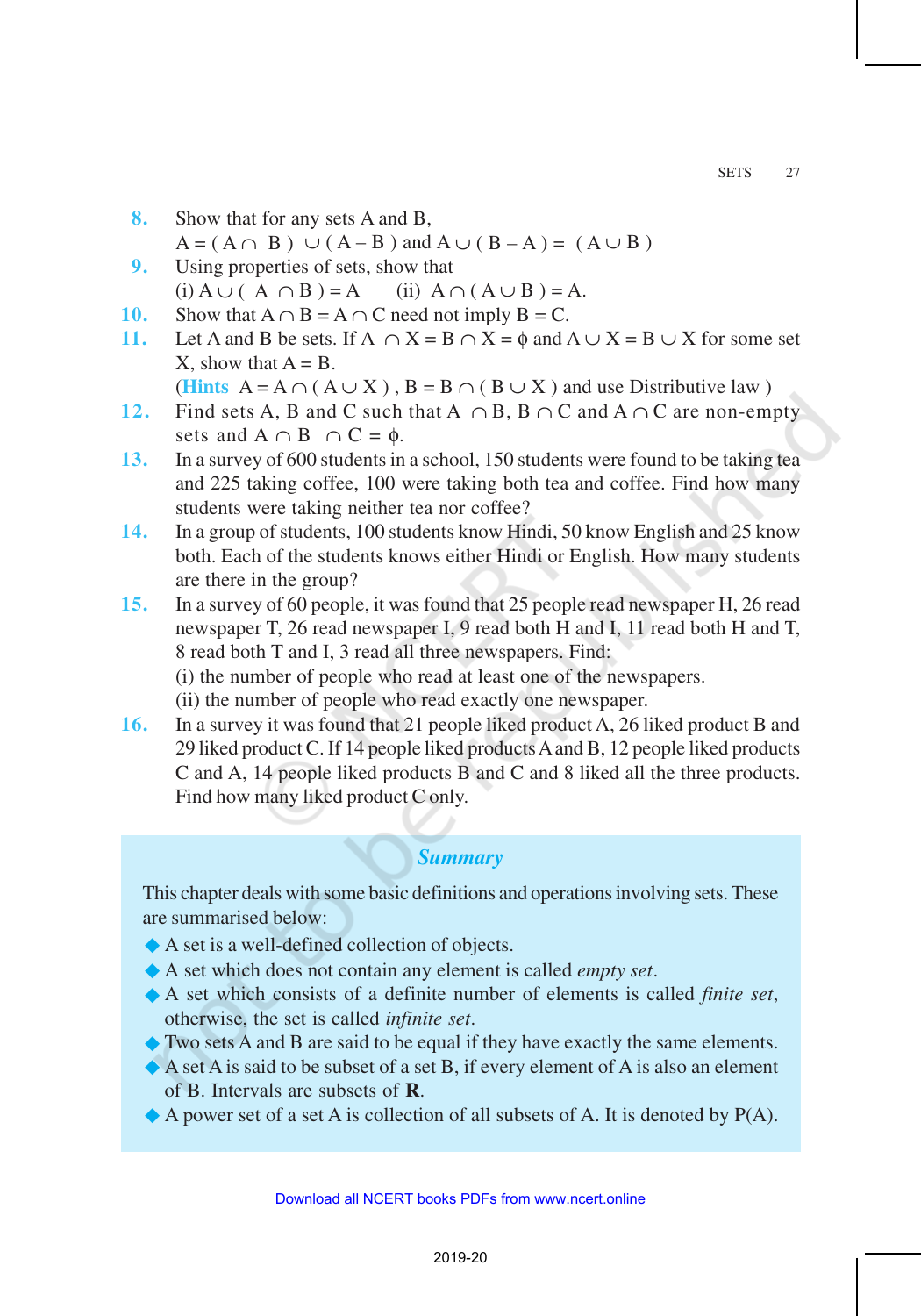- $\bullet$  The union of two sets A and B is the set of all those elements which are either in A or in B.
- ®The intersection of two sets A and B is the set of all elements which are common. The difference of two sets A and B in this order is the set of elements which belong to A but not to B.
- $\blacklozenge$  The complement of a subset A of universal set U is the set of all elements of U which are not the elements of A.

 $\blacklozenge$  For any two sets A and B,  $(A \cup B)' = A' \cap B'$  and  $(A \cap B)' = A' \cup B'$ 

 $\blacklozenge$  If A and B are finite sets such that  $A \cap B = \emptyset$ , then

 $n(A \cup B) = n(A) + n(B).$ 

If  $A \cap B \neq \emptyset$ , then

*n* (A ∪ B) = *n* (A) + *n* (B) – *n* (A ∩ B)

# *Historical Note*

The modern theory of sets is considered to have been originated largely by the German mathematician Georg Cantor (1845-1918). His papers on set theory appeared sometimes during 1874 to 1897. His study of set theory came when he was studying trigonometric series of the form  $a_1 \sin x + a_2 \sin 2x + a_3 \sin 3x + ...$ He published in a paper in 1874 that the set of real numbers could not be put into one-to-one correspondence wih the integers. From 1879 onwards, he publishd several papers showing various properties of abstract sets.

Cantor's work was well received by another famous mathematician Richard Dedekind (1831-1916). But Kronecker (1810-1893) castigated him for regarding infinite set the same way as finite sets. Another German mathematician Gottlob Frege, at the turn of the century, presented the set theory as principles of logic. Till then the entire set theory was based on the assumption of the existence of the set of all sets. It was the famous Englih Philosopher Bertand Russell (1872- 1970 ) who showed in 1902 that the assumption of existence of a set of all sets leads to a contradiction. This led to the famous Russell's Paradox. Paul R.Halmos writes about it in his book 'Naïve Set Theory' that "nothing contains everything".

The Russell's Paradox was not the only one which arose in set theory. Many paradoxes were produced later by several mathematicians and logicians.